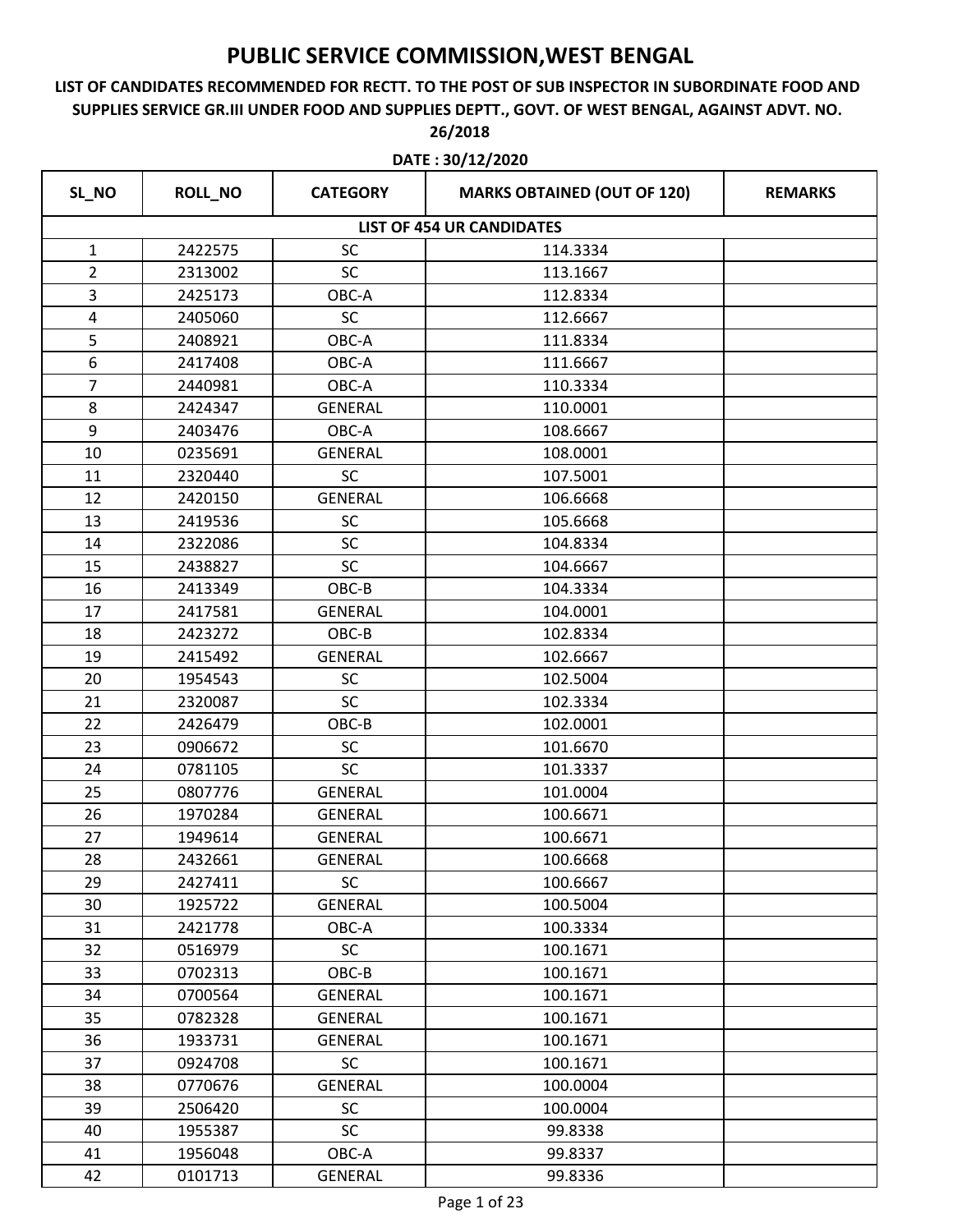### **LIST OF CANDIDATES RECOMMENDED FOR RECTT. TO THE POST OF SUB INSPECTOR IN SUBORDINATE FOOD AND SUPPLIES SERVICE GR.III UNDER FOOD AND SUPPLIES DEPTT., GOVT. OF WEST BENGAL, AGAINST ADVT. NO. 26/2018**

**DATE : 30/12/2020**

| SL_NO | <b>ROLL_NO</b> | <b>CATEGORY</b> | <b>MARKS OBTAINED (OUT OF 120)</b> | <b>REMARKS</b> |
|-------|----------------|-----------------|------------------------------------|----------------|
| 43    | 0801239        | <b>GENERAL</b>  | 99.6671                            |                |
| 44    | 0778801        | SC              | 99.6670                            |                |
| 45    | 0825845        | OBC-B           | 99.6669                            |                |
| 46    | 0626199        | <b>GENERAL</b>  | 99.5003                            |                |
| 47    | 2428742        | <b>ST</b>       | 99.3334                            |                |
| 48    | 2510163        | OBC-A           | 99.1671                            |                |
| 49    | 1960120        | SC              | 99.1671                            |                |
| 50    | 2001579        | <b>GENERAL</b>  | 99.1671                            |                |
| 51    | 2010988        | <b>GENERAL</b>  | 99.1671                            |                |
| 52    | 2020998        | <b>GENERAL</b>  | 99.1670                            |                |
| 53    | 0620502        | SC              | 99.1670                            |                |
| 54    | 0758758        | SC              | 99.0004                            |                |
| 55    | 1924200        | OBC-A           | 99.0003                            |                |
| 56    | 0126641        | <b>GENERAL</b>  | 99.0002                            |                |
| 57    | 1938950        | <b>GENERAL</b>  | 98.8338                            |                |
| 58    | 2305937        | OBC-B           | 98.8338                            |                |
| 59    | 0642562        | <b>GENERAL</b>  | 98.8337                            |                |
| 60    | 0526909        | <b>GENERAL</b>  | 98.6671                            |                |
| 61    | 2020299        | OBC-A           | 98.6671                            |                |
| 62    | 0122861        | <b>GENERAL</b>  | 98.6671                            |                |
| 63    | 2318652        | <b>GENERAL</b>  | 98.6669                            |                |
| 64    | 0237087        | <b>SC</b>       | 98.5004                            |                |
| 65    | 1423015        | <b>GENERAL</b>  | 98.5004                            |                |
| 66    | 0116532        | <b>GENERAL</b>  | 98.5004                            |                |
| 67    | 0113912        | <b>GENERAL</b>  | 98.5003                            |                |
| 68    | 2204259        | OBC-A           | 98.3338                            |                |
| 69    | 0523567        | <b>GENERAL</b>  | 98.3336                            |                |
| 70    | 0144791        | <b>GENERAL</b>  | 98.3335                            |                |
| 71    | 0228521        | <b>GENERAL</b>  | 98.3335                            |                |
| 72    | 1951338        | OBC-B           | 98.1671                            |                |
| 73    | 1938079        | <b>SC</b>       | 98.1671                            |                |
| 74    | 0643558        | <b>GENERAL</b>  | 98.1671                            |                |
| 75    | 1912283        | <b>SC</b>       | 98.1671                            |                |
| 76    | 2010143        | <b>GENERAL</b>  | 98.1671                            |                |
| 77    | 2009500        | <b>GENERAL</b>  | 98.1671                            |                |
| 78    | 1851241        | OBC-A           | 98.1670                            |                |
| 79    | 1914620        | <b>SC</b>       | 98.0005                            |                |
| 80    | 0131176        | SC              | 98.0004                            |                |
| 81    | 0773494        | OBC-A           | 98.0004                            |                |
| 82    | 0742778        | <b>GENERAL</b>  | 98.0004                            |                |
| 83    | 0706030        | OBC-B           | 98.0004                            |                |
| 84    | 1126288        | $OBC-B$         | 98.0003                            |                |
| 85    | 1028800        | GENERAL         | 98.0003                            |                |

Page 2 of 23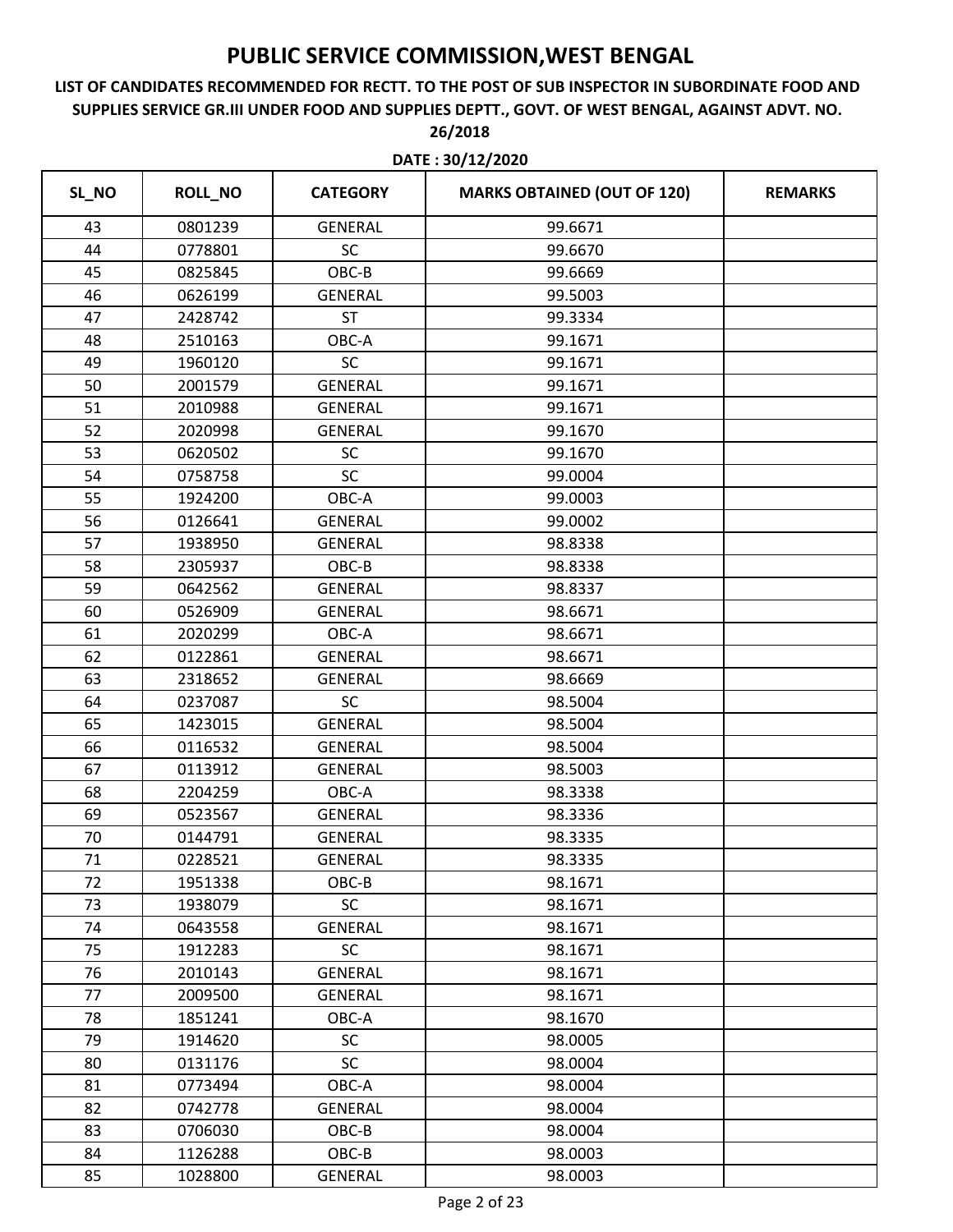|       | DATE: 30/12/2020 |                 |                                    |                |  |
|-------|------------------|-----------------|------------------------------------|----------------|--|
| SL_NO | ROLL_NO          | <b>CATEGORY</b> | <b>MARKS OBTAINED (OUT OF 120)</b> | <b>REMARKS</b> |  |
| 86    | 2405831          | <b>GENERAL</b>  | 98.0001                            |                |  |
| 87    | 1865730          | SC              | 97.8338                            |                |  |
| 88    | 1120034          | OBC-B           | 97.8336                            |                |  |
| 89    | 1927021          | <b>SC</b>       | 97.6671                            |                |  |
| 90    | 2001458          | <b>GENERAL</b>  | 97.6671                            |                |  |
| 91    | 2012076          | OBC-B           | 97.6671                            |                |  |
| 92    | 2128153          | OBC-A           | 97.6671                            |                |  |
| 93    | 1927553          | <b>GENERAL</b>  | 97.6671                            |                |  |
| 94    | 1950068          | <b>GENERAL</b>  | 97.6671                            |                |  |
| 95    | 1910678          | <b>ST</b>       | 97.6671                            |                |  |
| 96    | 2014556          | <b>GENERAL</b>  | 97.6671                            |                |  |
| 97    | 0534092          | OBC-A           | 97.6670                            |                |  |
| 98    | 0824735          | <b>GENERAL</b>  | 97.6669                            |                |  |
| 99    | 0538901          | <b>GENERAL</b>  | 97.6669                            |                |  |
| 100   | 2502202          | <b>GENERAL</b>  | 97.5005                            |                |  |
| 101   | 1800209          | SC              | 97.5005                            |                |  |
| 102   | 1827006          | <b>GENERAL</b>  | 97.5004                            |                |  |
| 103   | 0759242          | <b>GENERAL</b>  | 97.5004                            |                |  |
| 104   | 2232438          | OBC-A           | 97.5003                            |                |  |
| 105   | 0237187          | <b>GENERAL</b>  | 97.3335                            |                |  |
| 106   | 1030284          | <b>GENERAL</b>  | 97.1671                            |                |  |
| 107   | 1313625          | <b>GENERAL</b>  | 97.1671                            |                |  |
| 108   | 0936326          | SC              | 97.1671                            |                |  |
| 109   | 1828609          | SC              | 97.1671                            |                |  |
| 110   | 1731249          | <b>GENERAL</b>  | 97.1671                            |                |  |
| 111   | 0705205          | SC              | 97.1670                            |                |  |
| 112   | 0135551          | <b>GENERAL</b>  | 97.1670                            |                |  |
| 113   | 0705281          | SC              | 97.1670                            |                |  |
| 114   | 2411760          | <b>ST</b>       | 97.1668                            |                |  |
| 115   | 1353032          | <b>GENERAL</b>  | 97.0004                            |                |  |
| 116   | 1852756          | OBC-A           | 97.0004                            |                |  |
| 117   | 0711126          | <b>SC</b>       | 97.0004                            |                |  |
| 118   | 0771176          | <b>GENERAL</b>  | 97.0004                            |                |  |
| 119   | 0765780          | GENERAL         | 97.0003                            |                |  |
| 120   | 1416814          | GENERAL         | 96.8338                            |                |  |
| 121   | 1725933          | GENERAL         | 96.8338                            |                |  |
| 122   | 2416217          | <b>SC</b>       | 96.8336                            |                |  |
| 123   | 0543052          | GENERAL         | 96.8335                            |                |  |
| 124   | 0238766          | GENERAL         | 96.6671                            |                |  |
| 125   | 0537222          | OBC-B           | 96.6671                            |                |  |
| 126   | 1962556          | OBC-A           | 96.6671                            |                |  |
| 127   | 1968563          | <b>GENERAL</b>  | 96.6671                            |                |  |
| 128   | 1429884          | GENERAL         | 96.6671                            |                |  |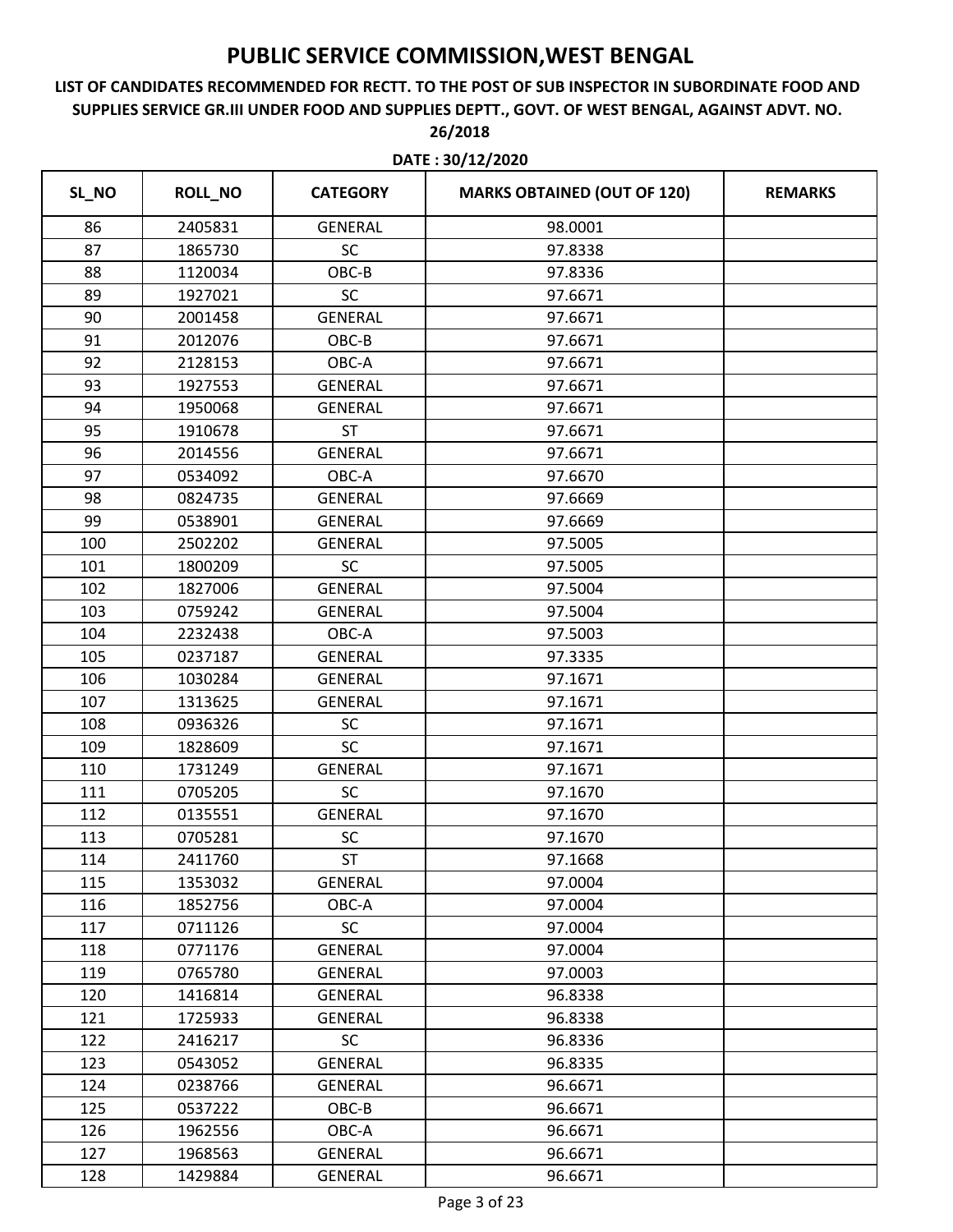|       |                |                 | DATE: 30/12/2020                   |                |
|-------|----------------|-----------------|------------------------------------|----------------|
| SL_NO | <b>ROLL_NO</b> | <b>CATEGORY</b> | <b>MARKS OBTAINED (OUT OF 120)</b> | <b>REMARKS</b> |
| 129   | 1609483        | OBC-A           | 96.6671                            |                |
| 130   | 0214902        | <b>GENERAL</b>  | 96.6671                            |                |
| 131   | 1620305        | <b>SC</b>       | 96.6671                            |                |
| 132   | 1924311        | OBC-A           | 96.6671                            |                |
| 133   | 1870458        | OBC-A           | 96.6671                            |                |
| 134   | 2532539        | OBC-A           | 96.6671                            |                |
| 135   | 2001933        | SC              | 96.6671                            |                |
| 136   | 1943011        | <b>GENERAL</b>  | 96.6671                            |                |
| 137   | 0114126        | <b>GENERAL</b>  | 96.6670                            |                |
| 138   | 1940776        | OBC-B           | 96.6670                            |                |
| 139   | 1233686        | <b>GENERAL</b>  | 96.6670                            |                |
| 140   | 1709428        | SC              | 96.5004                            |                |
| 141   | 2004700        | SC              | 96.5004                            |                |
| 142   | 0202100        | SC              | 96.5004                            |                |
| 143   | 2418430        | SC              | 96.5003                            |                |
| 144   | 2021139        | SC              | 96.3338                            |                |
| 145   | 2023602        | OBC-B           | 96.3338                            |                |
| 146   | 0766990        | OBC-A           | 96.3335                            |                |
| 147   | 1916437        | SC              | 96.1671                            |                |
| 148   | 2002186        | OBC-B           | 96.1671                            |                |
| 149   | 2011273        | <b>GENERAL</b>  | 96.1671                            |                |
| 150   | 2001969        | <b>GENERAL</b>  | 96.1671                            |                |
| 151   | 2018756        | <b>GENERAL</b>  | 96.1671                            |                |
| 152   | 1871546        | OBC-A           | 96.1671                            |                |
| 153   | 2000587        | <b>GENERAL</b>  | 96.1671                            |                |
| 154   | 0137454        | <b>GENERAL</b>  | 96.0004                            |                |
| 155   | 0538846        | <b>SC</b>       | 96.0004                            |                |
| 156   | 0771694        | <b>GENERAL</b>  | 96.0004                            |                |
| 157   | 0731162        | <b>GENERAL</b>  | 96.0004                            |                |
| 158   | 0146929        | <b>SC</b>       | 96.0004                            |                |
| 159   | 1313479        | <b>GENERAL</b>  | 96.0002                            |                |
| 160   | 2439921        | OBC-A           | 96.0002                            |                |
| 161   | 0508693        | OBC-B           | 95.8338                            |                |
| 162   | 2528781        | GENERAL         | 95.8338                            |                |
| 163   | 2001980        | <b>GENERAL</b>  | 95.8338                            |                |
| 164   | 1108037        | OBC-B           | 95.8337                            |                |
| 165   | 1911824        | <b>ST</b>       | 95.8337                            |                |
| 166   | 0514108        | GENERAL         | 95.6671                            |                |
| 167   | 1401788        | <b>GENERAL</b>  | 95.6671                            |                |
| 168   | 2306659        | <b>SC</b>       | 95.6671                            |                |
| 169   | 1806793        | OBC-A           | 95.6671                            |                |
| 170   | 2526711        | <b>SC</b>       | 95.6671                            |                |
| 171   | 2016635        | GENERAL         | 95.6671                            |                |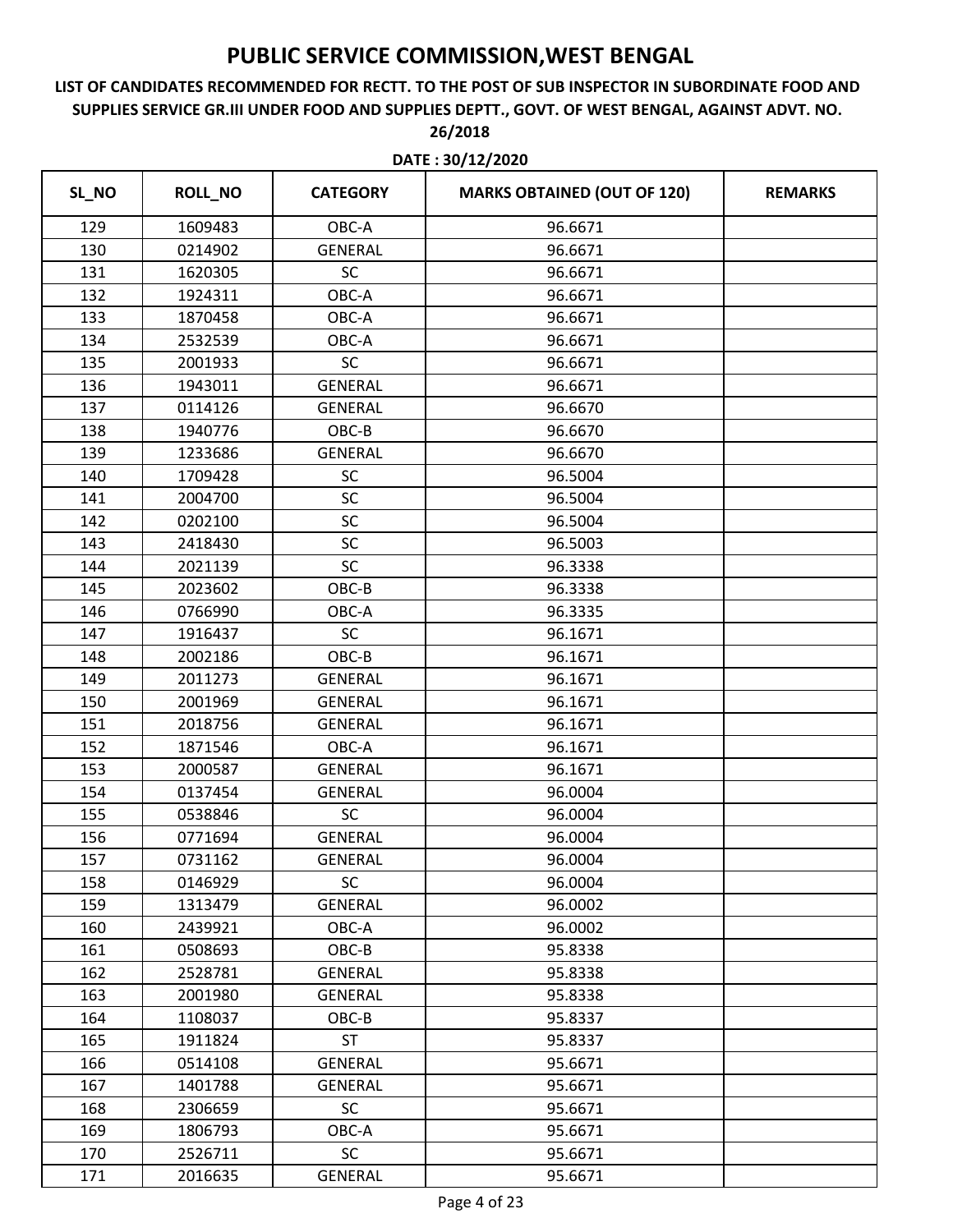### **LIST OF CANDIDATES RECOMMENDED FOR RECTT. TO THE POST OF SUB INSPECTOR IN SUBORDINATE FOOD AND SUPPLIES SERVICE GR.III UNDER FOOD AND SUPPLIES DEPTT., GOVT. OF WEST BENGAL, AGAINST ADVT. NO. 26/2018**

| SL_NO | <b>ROLL_NO</b> | <b>CATEGORY</b> | <b>MARKS OBTAINED (OUT OF 120)</b> | <b>REMARKS</b> |
|-------|----------------|-----------------|------------------------------------|----------------|
| 172   | 2010918        | <b>GENERAL</b>  | 95.5005                            |                |
| 173   | 0113799        | <b>GENERAL</b>  | 95.5004                            |                |
| 174   | 1948260        | <b>GENERAL</b>  | 95.5004                            |                |
| 175   | 1945284        | <b>GENERAL</b>  | 95.5004                            |                |
| 176   | 0136160        | <b>GENERAL</b>  | 95.5003                            |                |
| 177   | 1917219        | <b>GENERAL</b>  | 95.3338                            |                |
| 178   | 2017979        | <b>GENERAL</b>  | 95.3338                            |                |
| 179   | 1957205        | OBC-A           | 95.3338                            |                |
| 180   | 2010773        | OBC-A           | 95.3338                            |                |
| 181   | 0935181        | <b>GENERAL</b>  | 95.3337                            |                |
| 182   | 0921364        | <b>GENERAL</b>  | 95.3337                            |                |
| 183   | 2310473        | OBC-A           | 95.3337                            |                |
| 184   | 2009461        | <b>GENERAL</b>  | 95.1671                            |                |
| 185   | 2532340        | SC              | 95.1671                            |                |
| 186   | 0141246        | <b>GENERAL</b>  | 95.1671                            |                |
| 187   | 1968494        | SC              | 95.1671                            |                |
| 188   | 2123773        | OBC-B           | 95.1671                            |                |
| 189   | 1967604        | <b>GENERAL</b>  | 95.1671                            |                |
| 190   | 1029830        | <b>SC</b>       | 95.1670                            |                |
| 191   | 1960768        | <b>SC</b>       | 95.0005                            |                |
| 192   | 2003960        | OBC-A           | 95.0005                            |                |
| 193   | 0728807        | OBC-B           | 95.0005                            |                |
| 194   | 2006607        | <b>GENERAL</b>  | 95.0005                            |                |
| 195   | 0739504        | SC              | 95.0004                            |                |
| 196   | 1865451        | <b>SC</b>       | 95.0004                            |                |
| 197   | 0605223        | OBC-A           | 95.0002                            |                |
| 198   | 1823857        | <b>SC</b>       | 94.8338                            |                |
| 199   | 0544969        | OBC-B           | 94.8338                            |                |
| 200   | 2000881        | OBC-B           | 94.8338                            |                |
| 201   | 1927394        | <b>GENERAL</b>  | 94.8338                            |                |
| 202   | 1938479        | <b>SC</b>       | 94.6671                            |                |
| 203   | 0542885        | <b>GENERAL</b>  | 94.6671                            |                |
| 204   | 2017970        | <b>GENERAL</b>  | 94.6671                            |                |
| 205   | 0752328        | <b>GENERAL</b>  | 94.6671                            |                |
| 206   | 1972070        | <b>GENERAL</b>  | 94.6671                            |                |
| 207   | 1051697        | <b>SC</b>       | 94.6671                            |                |
| 208   | 1922929        | <b>GENERAL</b>  | 94.6671                            |                |
| 209   | 0234033        | <b>GENERAL</b>  | 94.6671                            |                |
| 210   | 2323133        | OBC-A           | 94.6671                            |                |
| 211   | 1805663        | <b>GENERAL</b>  | 94.6671                            |                |
| 212   | 0514294        | <b>SC</b>       | 94.6671                            |                |
| 213   | 2123603        | SC              | 94.6671                            |                |
| 214   | 1729320        | SC              | 94.6670                            |                |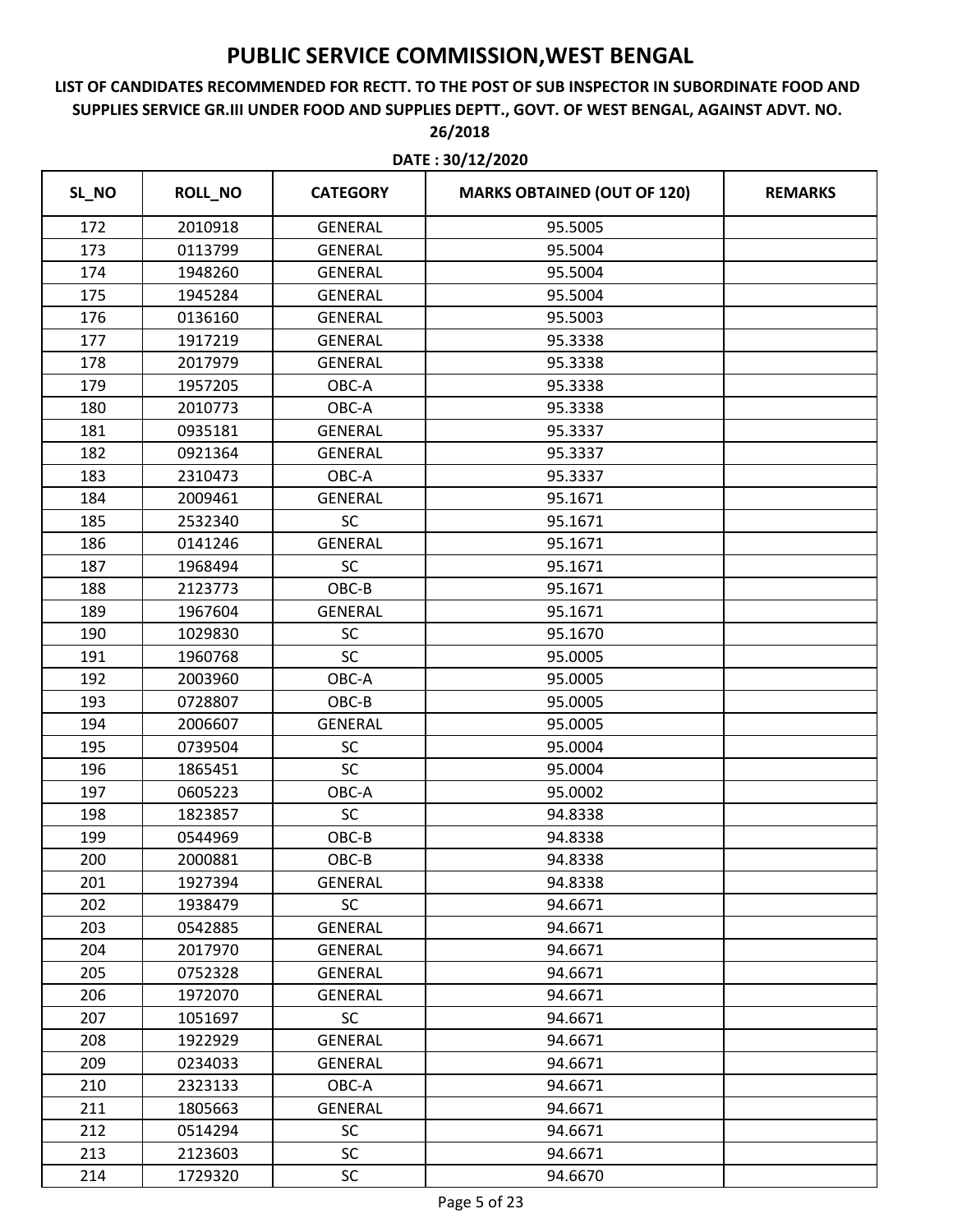### **LIST OF CANDIDATES RECOMMENDED FOR RECTT. TO THE POST OF SUB INSPECTOR IN SUBORDINATE FOOD AND SUPPLIES SERVICE GR.III UNDER FOOD AND SUPPLIES DEPTT., GOVT. OF WEST BENGAL, AGAINST ADVT. NO. 26/2018**

| SL_NO | <b>ROLL_NO</b> | <b>CATEGORY</b> | <b>MARKS OBTAINED (OUT OF 120)</b> | <b>REMARKS</b> |
|-------|----------------|-----------------|------------------------------------|----------------|
| 215   | 1118292        | <b>GENERAL</b>  | 94.6669                            |                |
| 216   | 2405003        | <b>GENERAL</b>  | 94.6669                            |                |
| 217   | 2232957        | OBC-A           | 94.5005                            |                |
| 218   | 1403699        | <b>GENERAL</b>  | 94.5005                            |                |
| 219   | 1914936        | <b>SC</b>       | 94.5005                            |                |
| 220   | 0109256        | <b>GENERAL</b>  | 94.5004                            |                |
| 221   | 1126684        | SC              | 94.5004                            |                |
| 222   | 1822799        | <b>GENERAL</b>  | 94.5004                            |                |
| 223   | 0714758        | OBC-B           | 94.5004                            |                |
| 224   | 1927758        | <b>GENERAL</b>  | 94.5004                            |                |
| 225   | 0724017        | <b>GENERAL</b>  | 94.5004                            |                |
| 226   | 0707472        | <b>SC</b>       | 94.5004                            |                |
| 227   | 0753832        | <b>GENERAL</b>  | 94.5004                            |                |
| 228   | 1009629        | <b>GENERAL</b>  | 94.5003                            |                |
| 229   | 2504508        | SC              | 94.3338                            |                |
| 230   | 2006573        | <b>GENERAL</b>  | 94.3338                            |                |
| 231   | 2008834        | <b>GENERAL</b>  | 94.3338                            |                |
| 232   | 1047330        | <b>GENERAL</b>  | 94.3338                            |                |
| 233   | 0781056        | <b>GENERAL</b>  | 94.3338                            |                |
| 234   | 1952908        | SC              | 94.3338                            |                |
| 235   | 0946339        | SC              | 94.3335                            |                |
| 236   | 1920408        | SC              | 94.1671                            |                |
| 237   | 1950458        | SC              | 94.1671                            |                |
| 238   | 0124669        | <b>GENERAL</b>  | 94.1671                            |                |
| 239   | 1958678        | OBC-A           | 94.1671                            |                |
| 240   | 0648500        | SC              | 94.1670                            |                |
| 241   | 1844656        | <b>GENERAL</b>  | 94.0005                            |                |
| 242   | 1210152        | <b>GENERAL</b>  | 94.0005                            |                |
| 243   | 1858552        | <b>SC</b>       | 94.0005                            |                |
| 244   | 1505350        | <b>GENERAL</b>  | 94.0005                            |                |
| 245   | 1415633        | <b>GENERAL</b>  | 94.0005                            |                |
| 246   | 2002313        | GENERAL         | 94.0005                            |                |
| 247   | 0657929        | <b>GENERAL</b>  | 94.0004                            |                |
| 248   | 1307838        | <b>SC</b>       | 94.0004                            |                |
| 249   | 0228910        | <b>SC</b>       | 94.0004                            |                |
| 250   | 0708598        | <b>GENERAL</b>  | 94.0004                            |                |
| 251   | 2129099        | <b>SC</b>       | 94.0004                            |                |
| 252   | 0546863        | OBC-A           | 94.0003                            |                |
| 253   | 1629655        | GENERAL         | 94.0003                            |                |
| 254   | 0783412        | <b>SC</b>       | 94.0003                            |                |
| 255   | 0106373        | <b>GENERAL</b>  | 93.8338                            |                |
| 256   | 1916206        | <b>SC</b>       | 93.8338                            |                |
| 257   | 1914418        | GENERAL         | 93.8338                            |                |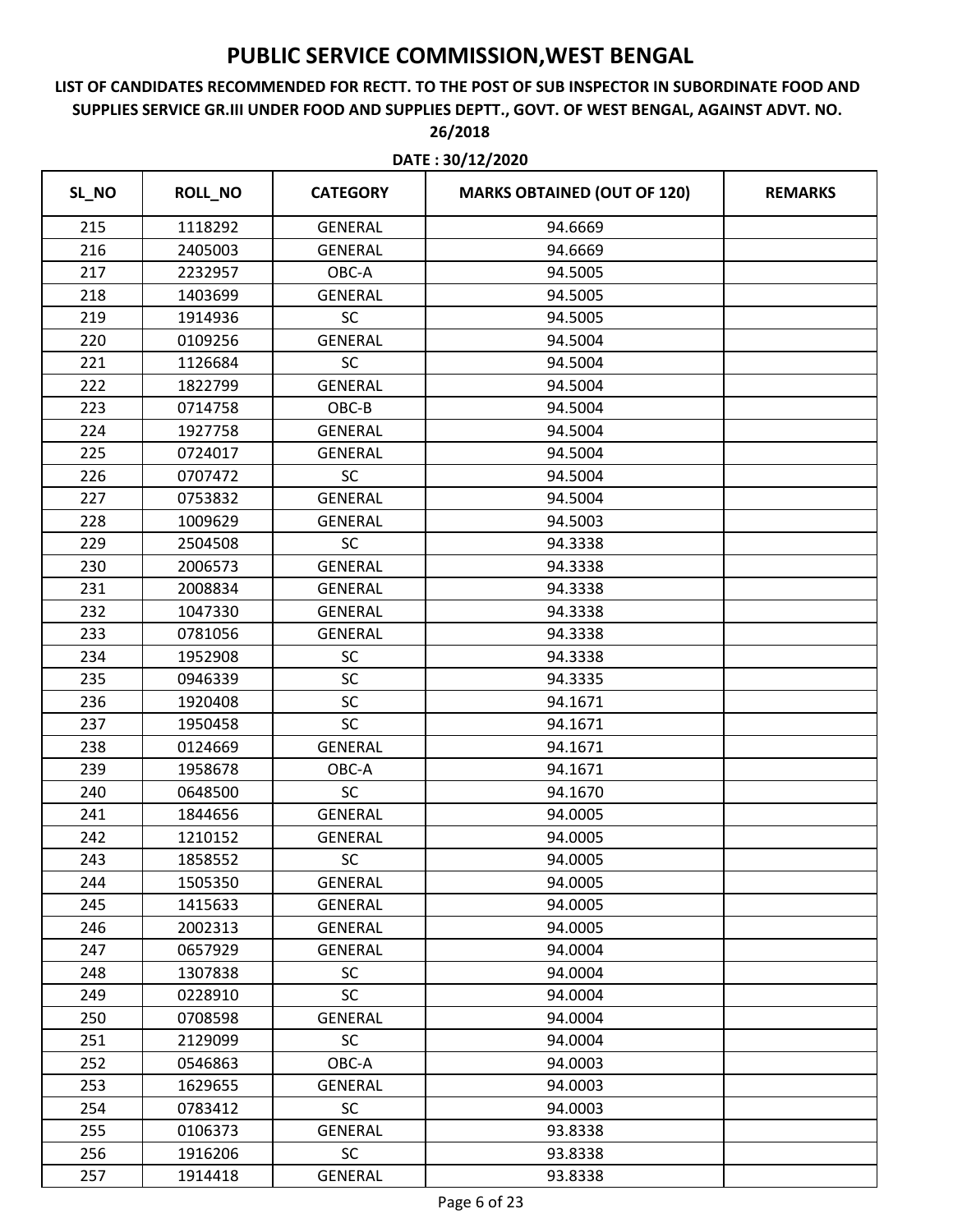| SL_NO<br><b>ROLL_NO</b><br><b>MARKS OBTAINED (OUT OF 120)</b><br><b>CATEGORY</b><br><b>REMARKS</b><br>258<br>2012945<br>OBC-B<br>93.8338<br>SC<br>259<br>93.8338<br>2004575<br>260<br><b>GENERAL</b><br>93.8338<br>1968117<br><b>SC</b><br>261<br>2404303<br>93.8335<br>262<br><b>GENERAL</b><br>93.6671<br>2020850<br>263<br>0322945<br>OBC-A<br>93.6671<br>264<br>OBC-A<br>93.6671<br>1903478<br>265<br>2021132<br><b>SC</b><br>93.6671<br>266<br>0776304<br><b>GENERAL</b><br>93.6671<br>267<br>1021058<br><b>GENERAL</b><br>93.6671<br>268<br>0765929<br>OBC-B<br>93.6671<br>269<br>OBC-A<br>2011696<br>93.6671<br>270<br>2020716<br><b>GENERAL</b><br>93.6671<br>271<br>2215233<br>OBC-A<br>93.6671<br>272<br>0706153<br>OBC-B<br>93.6671<br>273<br>2000916<br>93.6671<br><b>GENERAL</b><br>274<br>93.6671<br>1904242<br><b>GENERAL</b><br><b>SC</b><br>275<br>2021194<br>93.5005<br><b>GENERAL</b><br>276<br>2013875<br>93.5004<br>277<br>0137776<br>SC<br>93.5004<br>SC<br>278<br>1950412<br>93.5004<br><b>SC</b><br>279<br>0213702<br>93.5004<br>1810807<br>OBC-A<br>93.5004<br>280<br>SC<br>281<br>1940196<br>93.5004<br><b>SC</b><br>282<br>0520842<br>93.5004<br>OBC-B<br>283<br>0747288<br>93.5004<br>284<br>OBC-A<br>1924405<br>93.3338<br>285<br>0408417<br><b>GENERAL</b><br>93.3338<br>2103322<br>93.3338<br>286<br>OBC-A<br>287<br>2016720<br>GENERAL<br>93.3338<br>288<br>1844384<br>GENERAL<br>93.3338<br><b>SC</b><br>289<br>1864726<br>93.3338<br>SC<br>0142765<br>93.3338<br>290<br>GENERAL<br>291<br>1111477<br>93.3338<br>292<br>0511394<br>GENERAL<br>93.3338<br>293<br>1968532<br><b>GENERAL</b><br>93.3338<br>2001159<br>294<br><b>GENERAL</b><br>93.3338<br>295<br>0707672<br><b>SC</b><br>93.3338<br><b>SC</b><br>296<br>2406526<br>93.3338<br>2012206<br><b>GENERAL</b><br>297<br>93.3338<br>0138522<br><b>SC</b><br>298<br>93.1671<br>299<br>2511509<br>GENERAL<br>93.1671<br>300<br>2015395<br>93.1671<br>OBC-B | DATE: 30/12/2020 |  |  |  |  |
|-------------------------------------------------------------------------------------------------------------------------------------------------------------------------------------------------------------------------------------------------------------------------------------------------------------------------------------------------------------------------------------------------------------------------------------------------------------------------------------------------------------------------------------------------------------------------------------------------------------------------------------------------------------------------------------------------------------------------------------------------------------------------------------------------------------------------------------------------------------------------------------------------------------------------------------------------------------------------------------------------------------------------------------------------------------------------------------------------------------------------------------------------------------------------------------------------------------------------------------------------------------------------------------------------------------------------------------------------------------------------------------------------------------------------------------------------------------------------------------------------------------------------------------------------------------------------------------------------------------------------------------------------------------------------------------------------------------------------------------------------------------------------------------------------------------------------------------------------------------------------------------------------------------------------------------------------|------------------|--|--|--|--|
|                                                                                                                                                                                                                                                                                                                                                                                                                                                                                                                                                                                                                                                                                                                                                                                                                                                                                                                                                                                                                                                                                                                                                                                                                                                                                                                                                                                                                                                                                                                                                                                                                                                                                                                                                                                                                                                                                                                                                 |                  |  |  |  |  |
|                                                                                                                                                                                                                                                                                                                                                                                                                                                                                                                                                                                                                                                                                                                                                                                                                                                                                                                                                                                                                                                                                                                                                                                                                                                                                                                                                                                                                                                                                                                                                                                                                                                                                                                                                                                                                                                                                                                                                 |                  |  |  |  |  |
|                                                                                                                                                                                                                                                                                                                                                                                                                                                                                                                                                                                                                                                                                                                                                                                                                                                                                                                                                                                                                                                                                                                                                                                                                                                                                                                                                                                                                                                                                                                                                                                                                                                                                                                                                                                                                                                                                                                                                 |                  |  |  |  |  |
|                                                                                                                                                                                                                                                                                                                                                                                                                                                                                                                                                                                                                                                                                                                                                                                                                                                                                                                                                                                                                                                                                                                                                                                                                                                                                                                                                                                                                                                                                                                                                                                                                                                                                                                                                                                                                                                                                                                                                 |                  |  |  |  |  |
|                                                                                                                                                                                                                                                                                                                                                                                                                                                                                                                                                                                                                                                                                                                                                                                                                                                                                                                                                                                                                                                                                                                                                                                                                                                                                                                                                                                                                                                                                                                                                                                                                                                                                                                                                                                                                                                                                                                                                 |                  |  |  |  |  |
|                                                                                                                                                                                                                                                                                                                                                                                                                                                                                                                                                                                                                                                                                                                                                                                                                                                                                                                                                                                                                                                                                                                                                                                                                                                                                                                                                                                                                                                                                                                                                                                                                                                                                                                                                                                                                                                                                                                                                 |                  |  |  |  |  |
|                                                                                                                                                                                                                                                                                                                                                                                                                                                                                                                                                                                                                                                                                                                                                                                                                                                                                                                                                                                                                                                                                                                                                                                                                                                                                                                                                                                                                                                                                                                                                                                                                                                                                                                                                                                                                                                                                                                                                 |                  |  |  |  |  |
|                                                                                                                                                                                                                                                                                                                                                                                                                                                                                                                                                                                                                                                                                                                                                                                                                                                                                                                                                                                                                                                                                                                                                                                                                                                                                                                                                                                                                                                                                                                                                                                                                                                                                                                                                                                                                                                                                                                                                 |                  |  |  |  |  |
|                                                                                                                                                                                                                                                                                                                                                                                                                                                                                                                                                                                                                                                                                                                                                                                                                                                                                                                                                                                                                                                                                                                                                                                                                                                                                                                                                                                                                                                                                                                                                                                                                                                                                                                                                                                                                                                                                                                                                 |                  |  |  |  |  |
|                                                                                                                                                                                                                                                                                                                                                                                                                                                                                                                                                                                                                                                                                                                                                                                                                                                                                                                                                                                                                                                                                                                                                                                                                                                                                                                                                                                                                                                                                                                                                                                                                                                                                                                                                                                                                                                                                                                                                 |                  |  |  |  |  |
|                                                                                                                                                                                                                                                                                                                                                                                                                                                                                                                                                                                                                                                                                                                                                                                                                                                                                                                                                                                                                                                                                                                                                                                                                                                                                                                                                                                                                                                                                                                                                                                                                                                                                                                                                                                                                                                                                                                                                 |                  |  |  |  |  |
|                                                                                                                                                                                                                                                                                                                                                                                                                                                                                                                                                                                                                                                                                                                                                                                                                                                                                                                                                                                                                                                                                                                                                                                                                                                                                                                                                                                                                                                                                                                                                                                                                                                                                                                                                                                                                                                                                                                                                 |                  |  |  |  |  |
|                                                                                                                                                                                                                                                                                                                                                                                                                                                                                                                                                                                                                                                                                                                                                                                                                                                                                                                                                                                                                                                                                                                                                                                                                                                                                                                                                                                                                                                                                                                                                                                                                                                                                                                                                                                                                                                                                                                                                 |                  |  |  |  |  |
|                                                                                                                                                                                                                                                                                                                                                                                                                                                                                                                                                                                                                                                                                                                                                                                                                                                                                                                                                                                                                                                                                                                                                                                                                                                                                                                                                                                                                                                                                                                                                                                                                                                                                                                                                                                                                                                                                                                                                 |                  |  |  |  |  |
|                                                                                                                                                                                                                                                                                                                                                                                                                                                                                                                                                                                                                                                                                                                                                                                                                                                                                                                                                                                                                                                                                                                                                                                                                                                                                                                                                                                                                                                                                                                                                                                                                                                                                                                                                                                                                                                                                                                                                 |                  |  |  |  |  |
|                                                                                                                                                                                                                                                                                                                                                                                                                                                                                                                                                                                                                                                                                                                                                                                                                                                                                                                                                                                                                                                                                                                                                                                                                                                                                                                                                                                                                                                                                                                                                                                                                                                                                                                                                                                                                                                                                                                                                 |                  |  |  |  |  |
|                                                                                                                                                                                                                                                                                                                                                                                                                                                                                                                                                                                                                                                                                                                                                                                                                                                                                                                                                                                                                                                                                                                                                                                                                                                                                                                                                                                                                                                                                                                                                                                                                                                                                                                                                                                                                                                                                                                                                 |                  |  |  |  |  |
|                                                                                                                                                                                                                                                                                                                                                                                                                                                                                                                                                                                                                                                                                                                                                                                                                                                                                                                                                                                                                                                                                                                                                                                                                                                                                                                                                                                                                                                                                                                                                                                                                                                                                                                                                                                                                                                                                                                                                 |                  |  |  |  |  |
|                                                                                                                                                                                                                                                                                                                                                                                                                                                                                                                                                                                                                                                                                                                                                                                                                                                                                                                                                                                                                                                                                                                                                                                                                                                                                                                                                                                                                                                                                                                                                                                                                                                                                                                                                                                                                                                                                                                                                 |                  |  |  |  |  |
|                                                                                                                                                                                                                                                                                                                                                                                                                                                                                                                                                                                                                                                                                                                                                                                                                                                                                                                                                                                                                                                                                                                                                                                                                                                                                                                                                                                                                                                                                                                                                                                                                                                                                                                                                                                                                                                                                                                                                 |                  |  |  |  |  |
|                                                                                                                                                                                                                                                                                                                                                                                                                                                                                                                                                                                                                                                                                                                                                                                                                                                                                                                                                                                                                                                                                                                                                                                                                                                                                                                                                                                                                                                                                                                                                                                                                                                                                                                                                                                                                                                                                                                                                 |                  |  |  |  |  |
|                                                                                                                                                                                                                                                                                                                                                                                                                                                                                                                                                                                                                                                                                                                                                                                                                                                                                                                                                                                                                                                                                                                                                                                                                                                                                                                                                                                                                                                                                                                                                                                                                                                                                                                                                                                                                                                                                                                                                 |                  |  |  |  |  |
|                                                                                                                                                                                                                                                                                                                                                                                                                                                                                                                                                                                                                                                                                                                                                                                                                                                                                                                                                                                                                                                                                                                                                                                                                                                                                                                                                                                                                                                                                                                                                                                                                                                                                                                                                                                                                                                                                                                                                 |                  |  |  |  |  |
|                                                                                                                                                                                                                                                                                                                                                                                                                                                                                                                                                                                                                                                                                                                                                                                                                                                                                                                                                                                                                                                                                                                                                                                                                                                                                                                                                                                                                                                                                                                                                                                                                                                                                                                                                                                                                                                                                                                                                 |                  |  |  |  |  |
|                                                                                                                                                                                                                                                                                                                                                                                                                                                                                                                                                                                                                                                                                                                                                                                                                                                                                                                                                                                                                                                                                                                                                                                                                                                                                                                                                                                                                                                                                                                                                                                                                                                                                                                                                                                                                                                                                                                                                 |                  |  |  |  |  |
|                                                                                                                                                                                                                                                                                                                                                                                                                                                                                                                                                                                                                                                                                                                                                                                                                                                                                                                                                                                                                                                                                                                                                                                                                                                                                                                                                                                                                                                                                                                                                                                                                                                                                                                                                                                                                                                                                                                                                 |                  |  |  |  |  |
|                                                                                                                                                                                                                                                                                                                                                                                                                                                                                                                                                                                                                                                                                                                                                                                                                                                                                                                                                                                                                                                                                                                                                                                                                                                                                                                                                                                                                                                                                                                                                                                                                                                                                                                                                                                                                                                                                                                                                 |                  |  |  |  |  |
|                                                                                                                                                                                                                                                                                                                                                                                                                                                                                                                                                                                                                                                                                                                                                                                                                                                                                                                                                                                                                                                                                                                                                                                                                                                                                                                                                                                                                                                                                                                                                                                                                                                                                                                                                                                                                                                                                                                                                 |                  |  |  |  |  |
|                                                                                                                                                                                                                                                                                                                                                                                                                                                                                                                                                                                                                                                                                                                                                                                                                                                                                                                                                                                                                                                                                                                                                                                                                                                                                                                                                                                                                                                                                                                                                                                                                                                                                                                                                                                                                                                                                                                                                 |                  |  |  |  |  |
|                                                                                                                                                                                                                                                                                                                                                                                                                                                                                                                                                                                                                                                                                                                                                                                                                                                                                                                                                                                                                                                                                                                                                                                                                                                                                                                                                                                                                                                                                                                                                                                                                                                                                                                                                                                                                                                                                                                                                 |                  |  |  |  |  |
|                                                                                                                                                                                                                                                                                                                                                                                                                                                                                                                                                                                                                                                                                                                                                                                                                                                                                                                                                                                                                                                                                                                                                                                                                                                                                                                                                                                                                                                                                                                                                                                                                                                                                                                                                                                                                                                                                                                                                 |                  |  |  |  |  |
|                                                                                                                                                                                                                                                                                                                                                                                                                                                                                                                                                                                                                                                                                                                                                                                                                                                                                                                                                                                                                                                                                                                                                                                                                                                                                                                                                                                                                                                                                                                                                                                                                                                                                                                                                                                                                                                                                                                                                 |                  |  |  |  |  |
|                                                                                                                                                                                                                                                                                                                                                                                                                                                                                                                                                                                                                                                                                                                                                                                                                                                                                                                                                                                                                                                                                                                                                                                                                                                                                                                                                                                                                                                                                                                                                                                                                                                                                                                                                                                                                                                                                                                                                 |                  |  |  |  |  |
|                                                                                                                                                                                                                                                                                                                                                                                                                                                                                                                                                                                                                                                                                                                                                                                                                                                                                                                                                                                                                                                                                                                                                                                                                                                                                                                                                                                                                                                                                                                                                                                                                                                                                                                                                                                                                                                                                                                                                 |                  |  |  |  |  |
|                                                                                                                                                                                                                                                                                                                                                                                                                                                                                                                                                                                                                                                                                                                                                                                                                                                                                                                                                                                                                                                                                                                                                                                                                                                                                                                                                                                                                                                                                                                                                                                                                                                                                                                                                                                                                                                                                                                                                 |                  |  |  |  |  |
|                                                                                                                                                                                                                                                                                                                                                                                                                                                                                                                                                                                                                                                                                                                                                                                                                                                                                                                                                                                                                                                                                                                                                                                                                                                                                                                                                                                                                                                                                                                                                                                                                                                                                                                                                                                                                                                                                                                                                 |                  |  |  |  |  |
|                                                                                                                                                                                                                                                                                                                                                                                                                                                                                                                                                                                                                                                                                                                                                                                                                                                                                                                                                                                                                                                                                                                                                                                                                                                                                                                                                                                                                                                                                                                                                                                                                                                                                                                                                                                                                                                                                                                                                 |                  |  |  |  |  |
|                                                                                                                                                                                                                                                                                                                                                                                                                                                                                                                                                                                                                                                                                                                                                                                                                                                                                                                                                                                                                                                                                                                                                                                                                                                                                                                                                                                                                                                                                                                                                                                                                                                                                                                                                                                                                                                                                                                                                 |                  |  |  |  |  |
|                                                                                                                                                                                                                                                                                                                                                                                                                                                                                                                                                                                                                                                                                                                                                                                                                                                                                                                                                                                                                                                                                                                                                                                                                                                                                                                                                                                                                                                                                                                                                                                                                                                                                                                                                                                                                                                                                                                                                 |                  |  |  |  |  |
|                                                                                                                                                                                                                                                                                                                                                                                                                                                                                                                                                                                                                                                                                                                                                                                                                                                                                                                                                                                                                                                                                                                                                                                                                                                                                                                                                                                                                                                                                                                                                                                                                                                                                                                                                                                                                                                                                                                                                 |                  |  |  |  |  |
|                                                                                                                                                                                                                                                                                                                                                                                                                                                                                                                                                                                                                                                                                                                                                                                                                                                                                                                                                                                                                                                                                                                                                                                                                                                                                                                                                                                                                                                                                                                                                                                                                                                                                                                                                                                                                                                                                                                                                 |                  |  |  |  |  |
|                                                                                                                                                                                                                                                                                                                                                                                                                                                                                                                                                                                                                                                                                                                                                                                                                                                                                                                                                                                                                                                                                                                                                                                                                                                                                                                                                                                                                                                                                                                                                                                                                                                                                                                                                                                                                                                                                                                                                 |                  |  |  |  |  |
|                                                                                                                                                                                                                                                                                                                                                                                                                                                                                                                                                                                                                                                                                                                                                                                                                                                                                                                                                                                                                                                                                                                                                                                                                                                                                                                                                                                                                                                                                                                                                                                                                                                                                                                                                                                                                                                                                                                                                 |                  |  |  |  |  |
|                                                                                                                                                                                                                                                                                                                                                                                                                                                                                                                                                                                                                                                                                                                                                                                                                                                                                                                                                                                                                                                                                                                                                                                                                                                                                                                                                                                                                                                                                                                                                                                                                                                                                                                                                                                                                                                                                                                                                 |                  |  |  |  |  |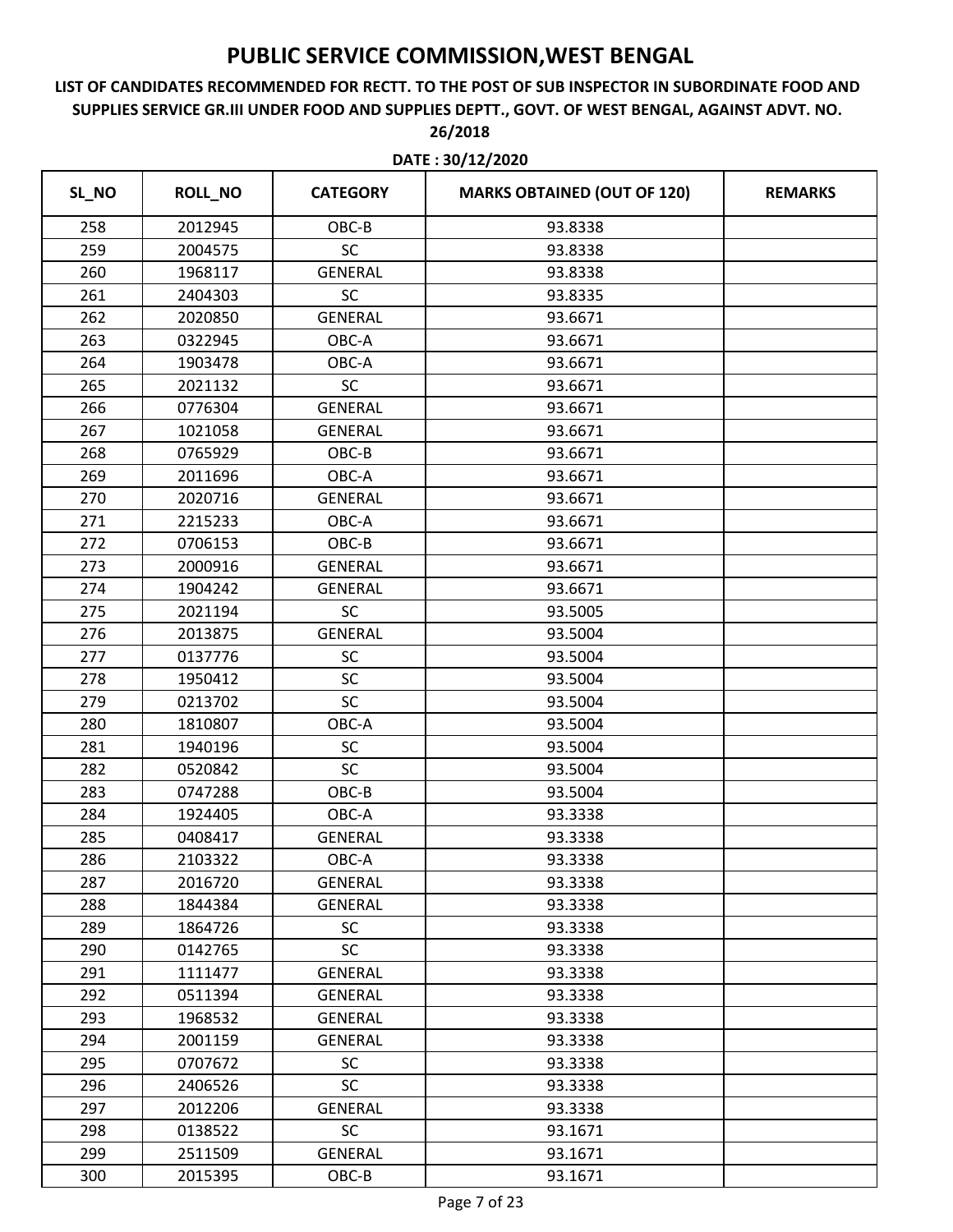### **LIST OF CANDIDATES RECOMMENDED FOR RECTT. TO THE POST OF SUB INSPECTOR IN SUBORDINATE FOOD AND SUPPLIES SERVICE GR.III UNDER FOOD AND SUPPLIES DEPTT., GOVT. OF WEST BENGAL, AGAINST ADVT. NO. 26/2018**

| SL_NO | <b>ROLL_NO</b> | <b>CATEGORY</b> | <b>MARKS OBTAINED (OUT OF 120)</b> | <b>REMARKS</b> |
|-------|----------------|-----------------|------------------------------------|----------------|
| 301   | 0120158        | <b>GENERAL</b>  | 93.1671                            |                |
| 302   | 1821613        | <b>SC</b>       | 93.1671                            |                |
| 303   | 0769258        | OBC-B           | 93.1671                            |                |
| 304   | 1021844        | GENERAL         | 93.1671                            |                |
| 305   | 1918565        | SC              | 93.1671                            |                |
| 306   | 2026232        | SC              | 93.1671                            |                |
| 307   | 2515937        | SC              | 93.1671                            |                |
| 308   | 2026494        | <b>GENERAL</b>  | 93.1671                            |                |
| 309   | 0133695        | SC              | 93.1670                            |                |
| 310   | 0544776        | <b>GENERAL</b>  | 93.0005                            |                |
| 311   | 0780145        | OBC-B           | 93.0005                            |                |
| 312   | 2016936        | OBC-A           | 93.0005                            |                |
| 313   | 2003094        | <b>GENERAL</b>  | 93.0005                            |                |
| 314   | 0512390        | SC              | 93.0005                            |                |
| 315   | 1413159        | <b>GENERAL</b>  | 93.0005                            |                |
| 316   | 1853187        | <b>GENERAL</b>  | 93.0005                            |                |
| 317   | 1013660        | <b>SC</b>       | 93.0004                            |                |
| 318   | 0113251        | OBC-A           | 93.0004                            |                |
| 319   | 1832323        | <b>GENERAL</b>  | 93.0004                            |                |
| 320   | 0766244        | OBC-B           | 93.0004                            |                |
| 321   | 1959580        | <b>SC</b>       | 92.8338                            |                |
| 322   | 1936653        | <b>GENERAL</b>  | 92.8338                            |                |
| 323   | 2520155        | <b>GENERAL</b>  | 92.8338                            |                |
| 324   | 1044770        | <b>GENERAL</b>  | 92.8338                            |                |
| 325   | 0800534        | SC              | 92.8338                            |                |
| 326   | 2520718        | OBC-A           | 92.8338                            |                |
| 327   | 0804787        | OBC-A           | 92.8338                            |                |
| 328   | 2013072        | OBC-B           | 92.8338                            |                |
| 329   | 1602819        | <b>GENERAL</b>  | 92.8335                            |                |
| 330   | 0513752        | <b>SC</b>       | 92.6671                            |                |
| 331   | 1960573        | GENERAL         | 92.6671                            |                |
| 332   | 0505477        | OBC-B           | 92.6671                            |                |
| 333   | 1968290        | GENERAL         | 92.6671                            |                |
| 334   | 2024198        | <b>SC</b>       | 92.6671                            |                |
| 335   | 2015324        | <b>SC</b>       | 92.6671                            |                |
| 336   | 1716580        | <b>GENERAL</b>  | 92.6671                            |                |
| 337   | 2004601        | <b>SC</b>       | 92.6671                            |                |
| 338   | 2021532        | OBC-B           | 92.6671                            |                |
| 339   | 1914914        | <b>SC</b>       | 92.6671                            |                |
| 340   | 1942778        | GENERAL         | 92.6671                            |                |
| 341   | 1951647        | GENERAL         | 92.6671                            |                |
| 342   | 2002344        | <b>GENERAL</b>  | 92.6671                            |                |
| 343   | 2016862        | <b>SC</b>       | 92.6671                            |                |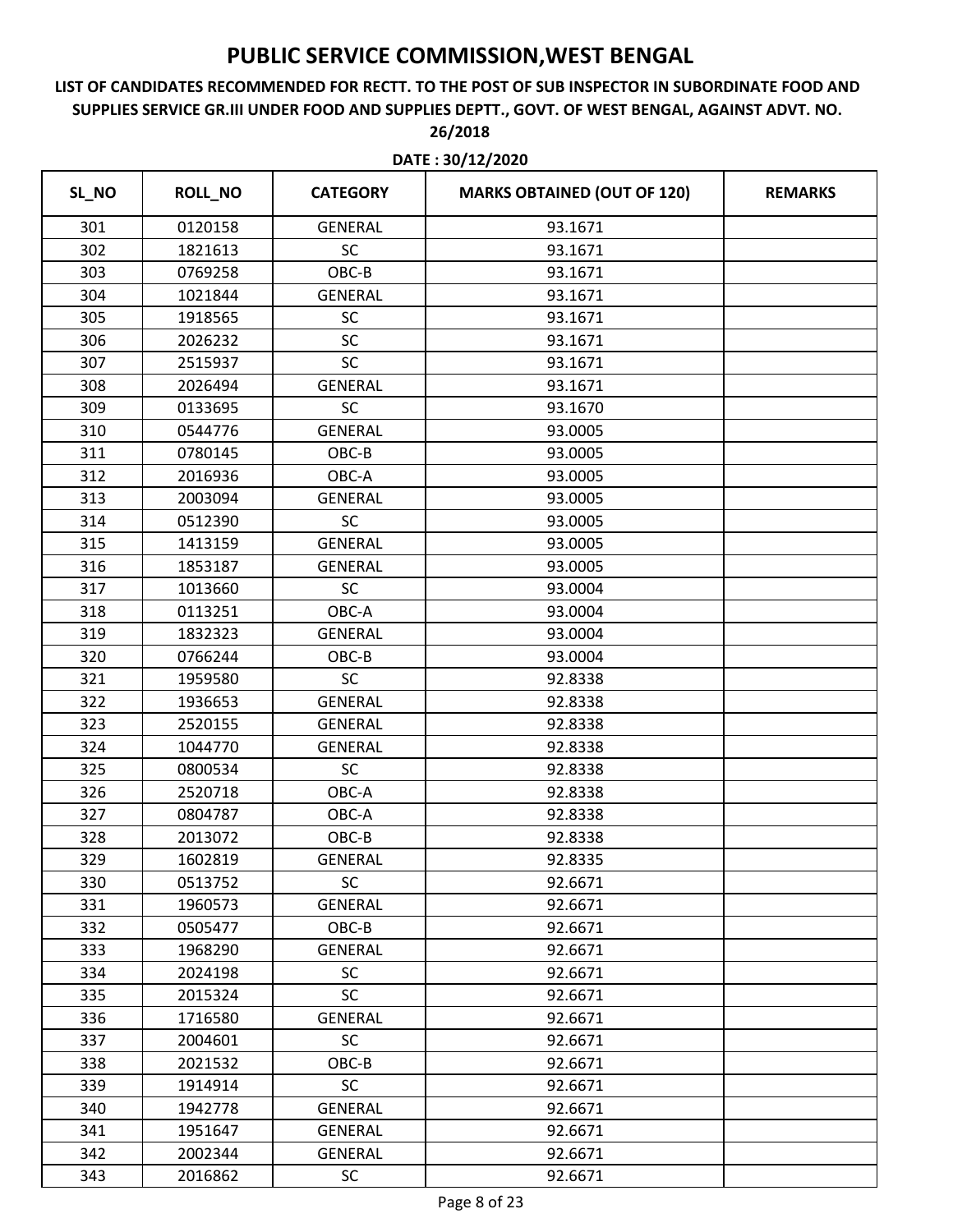| SL_NO | <b>ROLL_NO</b> | <b>CATEGORY</b> | <b>MARKS OBTAINED (OUT OF 120)</b> | <b>REMARKS</b> |
|-------|----------------|-----------------|------------------------------------|----------------|
| 344   | 0222719        | SC              | 92.6671                            |                |
| 345   | 1860819        | SC              | 92.6670                            |                |
| 346   | 0502681        | SC              | 92.5005                            |                |
| 347   | 1860777        | SC              | 92.5005                            |                |
| 348   | 1865166        | OBC-A           | 92.5005                            |                |
| 349   | 0755034        | <b>GENERAL</b>  | 92.5005                            |                |
| 350   | 2000083        | <b>SC</b>       | 92.5005                            |                |
| 351   | 2104294        | OBC-B           | 92.5005                            |                |
| 352   | 2004916        | SC              | 92.5005                            |                |
| 353   | 1862783        | <b>SC</b>       | 92.5004                            |                |
| 354   | 0136504        | OBC-B           | 92.5004                            |                |
| 355   | 1959774        | SC              | 92.5004                            |                |
| 356   | 0707920        | SC              | 92.5003                            |                |
| 357   | 0506387        | SC              | 92.3338                            |                |
| 358   | 2501922        | SC              | 92.3338                            |                |
| 359   | 1903813        | <b>GENERAL</b>  | 92.3338                            |                |
| 360   | 1861496        | SC              | 92.3338                            |                |
| 361   | 2002055        | <b>GENERAL</b>  | 92.3338                            |                |
| 362   | 2012382        | <b>GENERAL</b>  | 92.3338                            |                |
| 363   | 0782455        | <b>SC</b>       | 92.3338                            |                |
| 364   | 1966871        | <b>GENERAL</b>  | 92.3338                            |                |
| 365   | 2013765        | <b>GENERAL</b>  | 92.3338                            |                |
| 366   | 1909504        | OBC-A           | 92.3338                            |                |
| 367   | 2121249        | <b>SC</b>       | 92.3338                            |                |
| 368   | 0501083        | OBC-B           | 92.3336                            |                |
| 369   | 0933275        | OBC-B           | 92.3336                            |                |
| 370   | 0633489        | $OBC-B$         | 92.1671                            |                |
| 371   | 1967144        | OBC-A           | 92.1671                            |                |
| 372   | 1865566        | SC              | 92.1671                            |                |
| 373   | 0136578        | <b>SC</b>       | 92.1671                            |                |
| 374   | 2207162        | SC              | 92.1671                            |                |
| 375   | 0550956        | <b>SC</b>       | 92.1671                            |                |
| 376   | 2517253        | <b>GENERAL</b>  | 92.1671                            |                |
| 377   | 2001012        | <b>GENERAL</b>  | 92.1671                            |                |
| 378   | 1963121        | <b>GENERAL</b>  | 92.1671                            |                |
| 379   | 2104999        | OBC-B           | 92.1671                            |                |
| 380   | 1967745        | <b>GENERAL</b>  | 92.1671                            |                |
| 381   | 1045263        | <b>SC</b>       | 92.1671                            |                |
| 382   | 2424843        | <b>SC</b>       | 92.1669                            |                |
| 383   | 1845254        | <b>GENERAL</b>  | 92.0005                            |                |
| 384   | 0721616        | <b>SC</b>       | 92.0005                            |                |
| 385   | 2304384        | <b>SC</b>       | 92.0005                            |                |
| 386   | 0747104        | <b>GENERAL</b>  | 92.0005                            |                |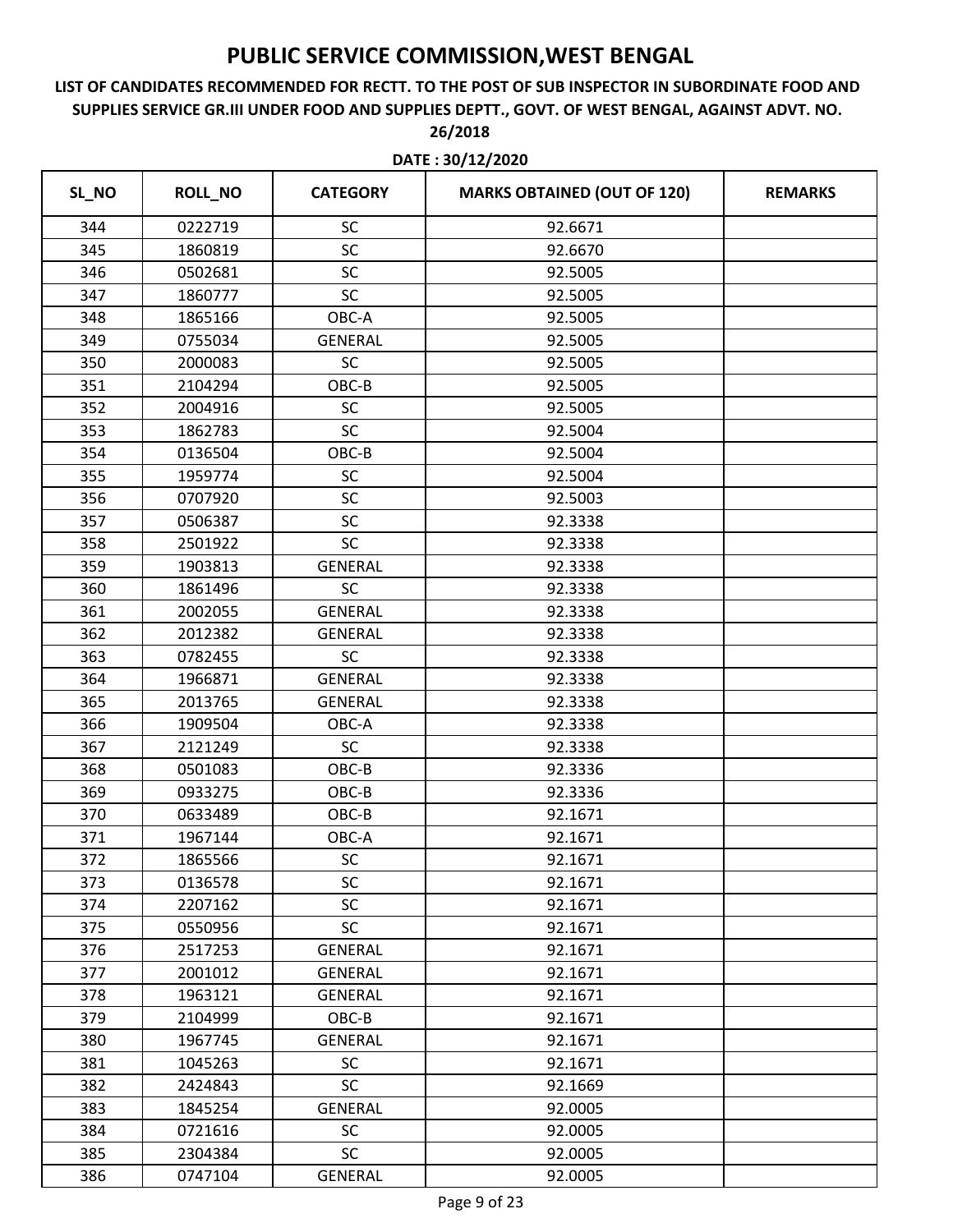|       | DATE: 30/12/2020 |                 |                                    |                |  |  |
|-------|------------------|-----------------|------------------------------------|----------------|--|--|
| SL_NO | <b>ROLL_NO</b>   | <b>CATEGORY</b> | <b>MARKS OBTAINED (OUT OF 120)</b> | <b>REMARKS</b> |  |  |
| 387   | 1907322          | OBC-B           | 92.0005                            |                |  |  |
| 388   | 1316938          | <b>GENERAL</b>  | 92.0005                            |                |  |  |
| 389   | 1420165          | <b>GENERAL</b>  | 92.0004                            |                |  |  |
| 390   | 1835514          | <b>GENERAL</b>  | 92.0004                            |                |  |  |
| 391   | 1905684          | SC              | 92.0004                            |                |  |  |
| 392   | 0720732          | <b>SC</b>       | 92.0004                            |                |  |  |
| 393   | 1872485          | <b>GENERAL</b>  | 92.0004                            |                |  |  |
| 394   | 1900310          | <b>GENERAL</b>  | 92.0004                            |                |  |  |
| 395   | 2000853          | SC              | 92.0004                            |                |  |  |
| 396   | 1851334          | OBC-B           | 92.0004                            |                |  |  |
| 397   | 1844163          | SC              | 92.0003                            |                |  |  |
| 398   | 0755239          | SC              | 92.0003                            |                |  |  |
| 399   | 1861287          | <b>GENERAL</b>  | 92.0002                            |                |  |  |
| 400   | 0609743          | OBC-B           | 91.8338                            |                |  |  |
| 401   | 1922066          | <b>SC</b>       | 91.8338                            |                |  |  |
| 402   | 0729276          | <b>GENERAL</b>  | 91.6671                            |                |  |  |
| 403   | 2001356          | OBC-B           | 91.6671                            |                |  |  |
| 404   | 1856892          | <b>GENERAL</b>  | 91.6671                            |                |  |  |
| 405   | 1946717          | SC              | 91.6671                            |                |  |  |
| 406   | 1902090          | OBC-B           | 91.6671                            |                |  |  |
| 407   | 1916403          | OBC-B           | 91.6671                            |                |  |  |
| 408   | 2436117          | <b>SC</b>       | 91.6671                            |                |  |  |
| 409   | 0730418          | <b>GENERAL</b>  | 91.6671                            |                |  |  |
| 410   | 2123760          | SC              | 91.6671                            |                |  |  |
| 411   | 1935333          | SC              | 91.6671                            |                |  |  |
| 412   | 2120406          | SC              | 91.6671                            |                |  |  |
| 413   | 1736029          | <b>GENERAL</b>  | 91.6671                            |                |  |  |
| 414   | 1917165          | <b>SC</b>       | 91.6671                            |                |  |  |
| 415   | 0146030          | <b>GENERAL</b>  | 91.6670                            |                |  |  |
| 416   | 2029262          | <b>SC</b>       | 91.5005                            |                |  |  |
| 417   | 0730158          | <b>GENERAL</b>  | 91.5005                            |                |  |  |
| 418   | 2513883          | <b>SC</b>       | 91.5005                            |                |  |  |
| 419   | 1969304          | <b>SC</b>       | 91.5005                            |                |  |  |
| 420   | 2027790          | OBC-A           | 91.5004                            |                |  |  |
| 421   | 1918604          | <b>SC</b>       | 91.5004                            |                |  |  |
| 422   | 0775277          | <b>SC</b>       | 91.5004                            |                |  |  |
| 423   | 1824970          | <b>SC</b>       | 91.5004                            |                |  |  |
| 424   | 0714398          | SC              | 91.5004                            |                |  |  |
| 425   | 1002466          | OBC-B           | 91.5004                            |                |  |  |
| 426   | 1633542          | OBC-B           | 91.5004                            |                |  |  |
| 427   | 0743698          | <b>SC</b>       | 91.5003                            |                |  |  |
| 428   | 2130347          | OBC-A           | 91.3338                            |                |  |  |
| 429   | 2012493          | GENERAL         | 91.3338                            |                |  |  |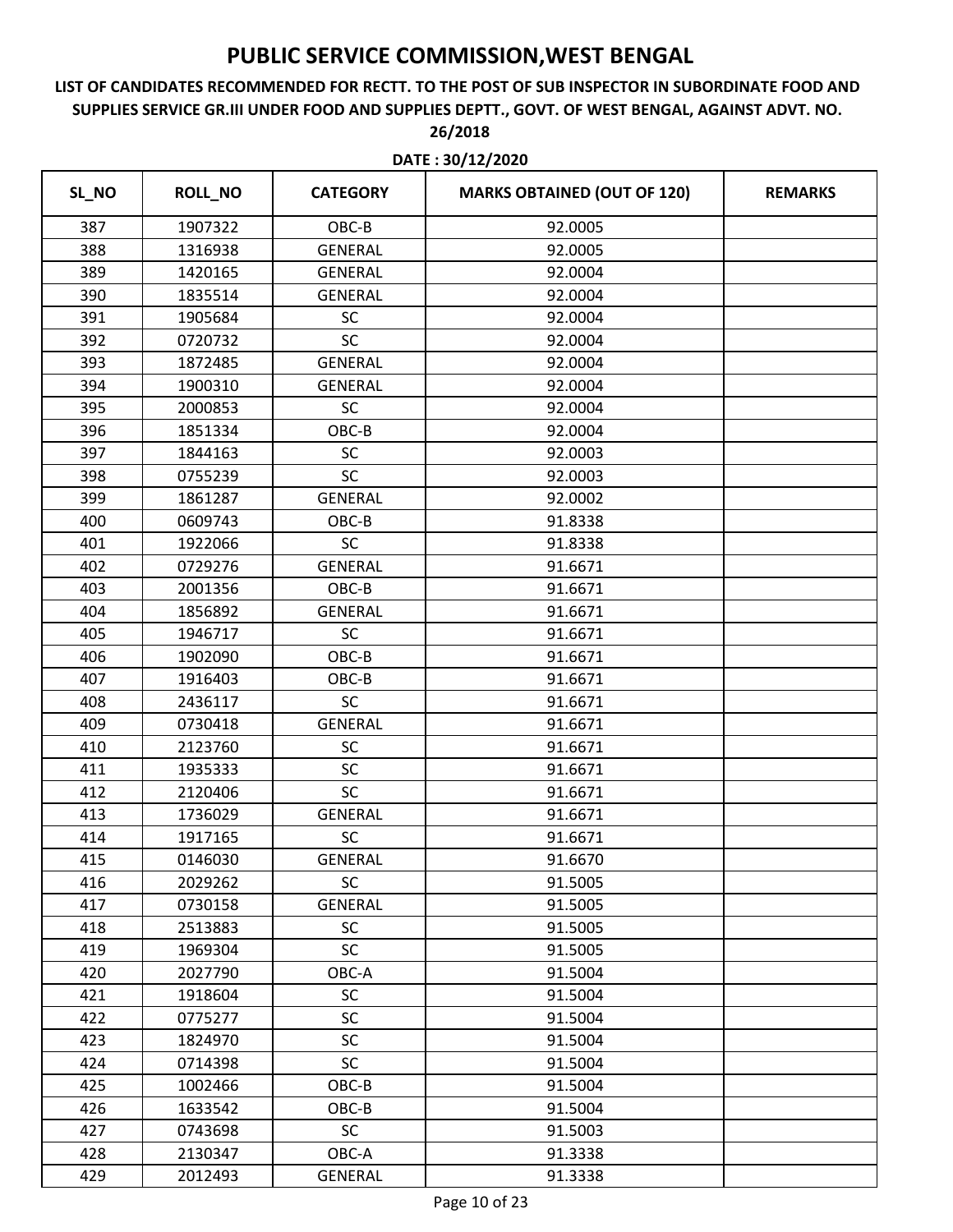### **LIST OF CANDIDATES RECOMMENDED FOR RECTT. TO THE POST OF SUB INSPECTOR IN SUBORDINATE FOOD AND SUPPLIES SERVICE GR.III UNDER FOOD AND SUPPLIES DEPTT., GOVT. OF WEST BENGAL, AGAINST ADVT. NO. 26/2018**

|                | DATE: 30/12/2020 |                 |                                    |                |  |
|----------------|------------------|-----------------|------------------------------------|----------------|--|
| SL_NO          | <b>ROLL_NO</b>   | <b>CATEGORY</b> | <b>MARKS OBTAINED (OUT OF 120)</b> | <b>REMARKS</b> |  |
| 430            | 1946908          | SC              | 91.3338                            |                |  |
| 431            | 1861873          | <b>GENERAL</b>  | 91.3338                            |                |  |
| 432            | 2303792          | <b>GENERAL</b>  | 91.3338                            |                |  |
| 433            | 0104232          | <b>GENERAL</b>  | 91.3338                            |                |  |
| 434            | 2122694          | <b>SC</b>       | 91.3338                            |                |  |
| 435            | 2001536          | <b>GENERAL</b>  | 91.3338                            |                |  |
| 436            | 1876064          | OBC-B           | 91.3338                            |                |  |
| 437            | 1719153          | $OBC-A$         | 91.3338                            |                |  |
| 438            | 2021280          | <b>SC</b>       | 91.3337                            |                |  |
| 439            | 0910501          | <b>GENERAL</b>  | 91.1671                            |                |  |
| 440            | 1950451          | SC              | 91.1671                            |                |  |
| 441            | 1963265          | SC              | 91.1671                            |                |  |
| 442            | 2023555          | <b>GENERAL</b>  | 91.1671                            |                |  |
| 443            | 2310577          | <b>ST</b>       | 91.1671                            |                |  |
| 444            | 1947739          | <b>SC</b>       | 91.1671                            |                |  |
| 445            | 2115777          | OBC-A           | 91.1671                            |                |  |
| 446            | 2129389          | OBC-A           | 91.1671                            |                |  |
| 447            | 0641455          | <b>GENERAL</b>  | 91.1671                            |                |  |
| 448            | 1973508          | OBC-B           | 91.1671                            |                |  |
| 449            | 2319377          | <b>SC</b>       | 91.1671                            |                |  |
| 450            | 1921288          | <b>GENERAL</b>  | 91.1671                            |                |  |
| 451            | 1969432          | <b>GENERAL</b>  | 91.1671                            |                |  |
| 452            | 1961360          | <b>GENERAL</b>  | 91.1671                            |                |  |
| 453            | 1821782          | <b>GENERAL</b>  | 91.1671                            |                |  |
| 454            | 0102178          | SC              | 91.1671                            |                |  |
|                |                  |                 | <b>LIST OF 98 OBC-A CANDIDATES</b> |                |  |
| $\mathbf{1}$   | 2128312          | OBC-A           | 97.0005                            |                |  |
| $\overline{2}$ | 0733518          | OBC-A           | 96.5005                            |                |  |
| 3              | 2302301          | OBC-A           | 96.3338                            |                |  |
| 4              | 2229368          | OBC-A           | 96.1672                            |                |  |
| 5              | 0124253          | OBC-A           | 95.6669                            |                |  |
| 6              | 0772229          | OBC-A           | 95.3338                            |                |  |
| $\overline{7}$ | 1962705          | OBC-A           | 95.0005                            |                |  |
| 8              | 0801661          | OBC-A           | 94.8338                            |                |  |
| 9              | 1711974          | OBC-A           | 94.8335                            |                |  |
| 10             | 1953821          | OBC-A           | 94.3339                            |                |  |
| 11             | 0524011          | $OBC-A$         | 94.3337                            |                |  |
| 12             | 1038806          | OBC-A           | 94.1672                            |                |  |
| 13             | 0735276          | OBC-A           | 94.0006                            |                |  |
| 14             | 1973349          | OBC-A           | 93.6672                            |                |  |
| 15             | 2413014          | OBC-A           | 93.6671                            |                |  |
| 16             | 2117329          | OBC-A           | 93.3339                            |                |  |
| 17             | 0706100          | OBC-A           | 93.3338                            |                |  |
|                |                  |                 |                                    |                |  |

Page 11 of 23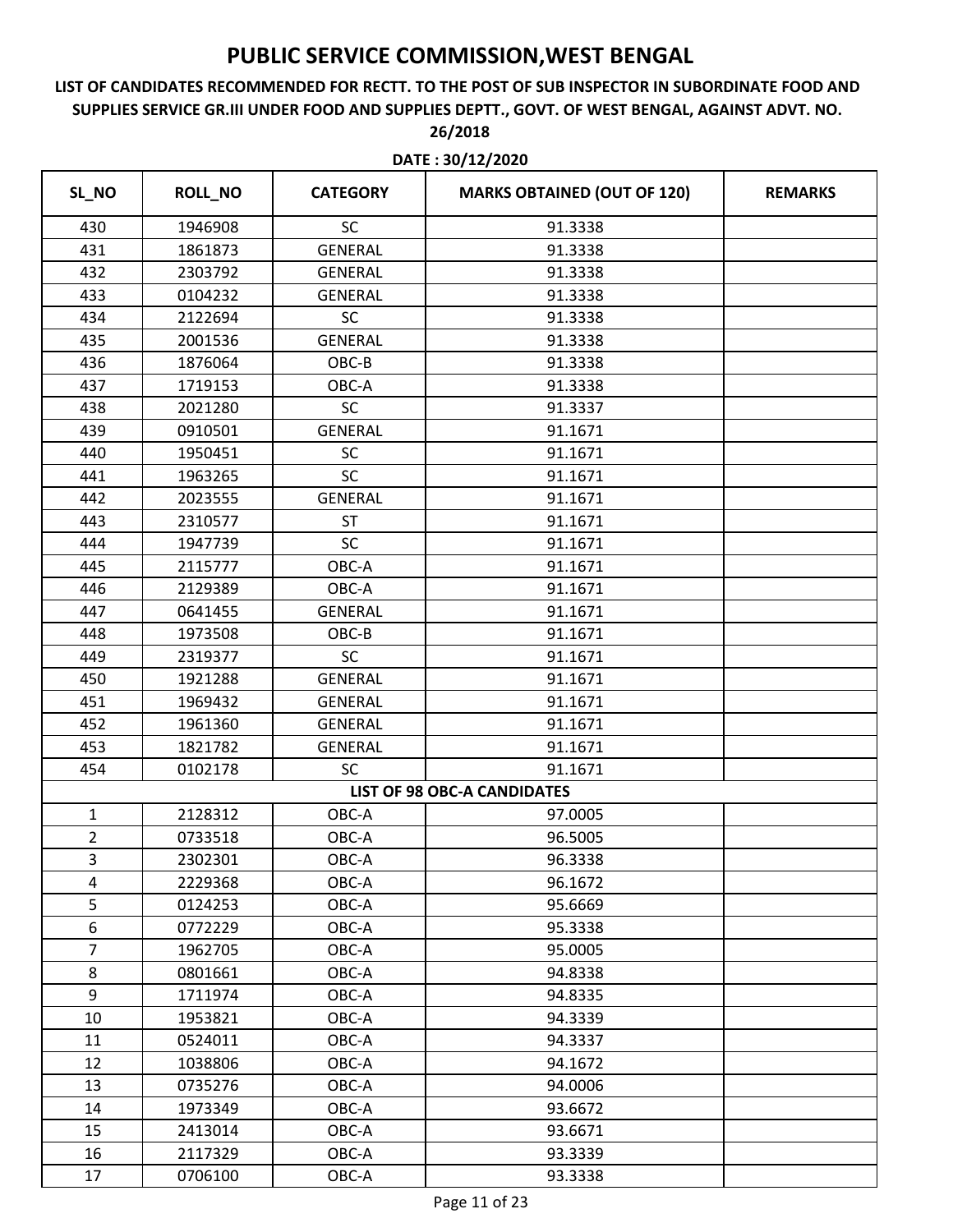|       | DATE: 30/12/2020 |                 |                                    |                |  |
|-------|------------------|-----------------|------------------------------------|----------------|--|
| SL_NO | <b>ROLL_NO</b>   | <b>CATEGORY</b> | <b>MARKS OBTAINED (OUT OF 120)</b> | <b>REMARKS</b> |  |
| 18    | 0328618          | OBC-A           | 93.3338                            |                |  |
| 19    | 0712108          | OBC-A           | 93.3336                            |                |  |
| 20    | 0800322          | OBC-A           | 93.0004                            |                |  |
| 21    | 1965799          | OBC-A           | 92.8339                            |                |  |
| 22    | 2001523          | OBC-A           | 92.8339                            |                |  |
| 23    | 0633223          | OBC-A           | 92.8338                            |                |  |
| 24    | 2124076          | OBC-A           | 92.6673                            |                |  |
| 25    | 2125560          | OBC-A           | 92.6673                            |                |  |
| 26    | 2132357          | OBC-A           | 92.6672                            |                |  |
| 27    | 2129989          | OBC-A           | 92.5006                            |                |  |
| 28    | 0301262          | OBC-A           | 92.3339                            |                |  |
| 29    | 2022633          | OBC-A           | 92.0006                            |                |  |
| 30    | 2508959          | OBC-A           | 92.0004                            |                |  |
| 31    | 0212719          | OBC-A           | 92.0003                            |                |  |
| 32    | 0783823          | OBC-A           | 91.8339                            |                |  |
| 33    | 1902346          | OBC-A           | 91.8339                            |                |  |
| 34    | 2016091          | OBC-A           | 91.5006                            |                |  |
| 35    | 2127612          | OBC-A           | 91.5006                            |                |  |
| 36    | 0103641          | OBC-A           | 91.5003                            |                |  |
| 37    | 0631588          | OBC-A           | 91.5003                            |                |  |
| 38    | 2132911          | OBC-A           | 91.1673                            |                |  |
| 39    | 0532698          | OBC-A           | 91.1672                            |                |  |
| 40    | 2133042          | OBC-A           | 91.1672                            |                |  |
| 41    | 0514463          | OBC-A           | 91.0004                            |                |  |
| 42    | 1726221          | OBC-A           | 90.8339                            |                |  |
| 43    | 2220871          | OBC-A           | 90.8339                            |                |  |
| 44    | 2123399          | OBC-A           | 90.8338                            |                |  |
| 45    | 2103224          | OBC-A           | 90.8338                            |                |  |
| 46    | 0702667          | OBC-A           | 90.8338                            |                |  |
| 47    | 1965102          | OBC-A           | 90.6672                            |                |  |
| 48    | 0915964          | OBC-A           | 90.6672                            |                |  |
| 49    | 2003281          | OBC-A           | 90.6671                            |                |  |
| 50    | 2024297          | OBC-A           | 90.5005                            |                |  |
| 51    | 2029688          | OBC-A           | 90.5005                            |                |  |
| 52    | 2126764          | OBC-A           | 90.3339                            |                |  |
| 53    | 2121285          | OBC-A           | 90.3338                            |                |  |
| 54    | 1907975          | OBC-A           | 90.1673                            |                |  |
| 55    | 1913585          | OBC-A           | 90.1671                            |                |  |
| 56    | 1971112          | OBC-A           | 90.1671                            |                |  |
| 57    | 2132294          | OBC-A           | 90.1671                            |                |  |
| 58    | 2406267          | OBC-A           | 90.0006                            |                |  |
| 59    | 2011421          | OBC-A           | 90.0003                            |                |  |
| 60    | 2125946          | OBC-A           | 89.6673                            |                |  |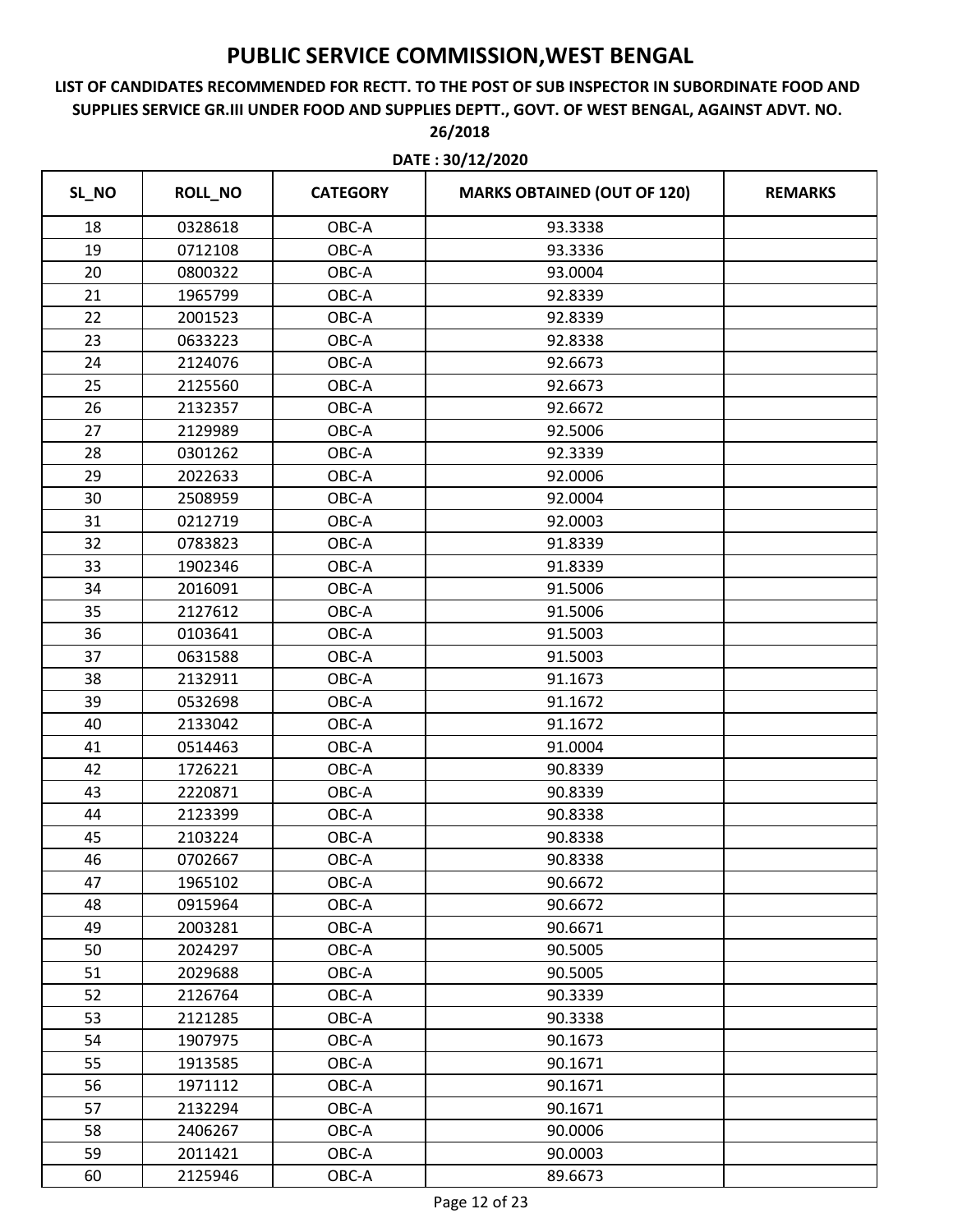| SL_NO<br><b>ROLL_NO</b><br><b>MARKS OBTAINED (OUT OF 120)</b><br><b>CATEGORY</b><br><b>REMARKS</b><br>61<br>1817699<br>OBC-A<br>89.6673<br>62<br>0768846<br>OBC-A<br>89.6672<br>63<br>0504750<br>OBC-A<br>89.6671<br>64<br>0141355<br>OBC-A<br>89.6671<br>65<br>1924887<br>OBC-A<br>89.6671<br>66<br>1861246<br>OBC-A<br>89.6671<br>67<br>2000074<br>OBC-A<br>89.6671<br>68<br>1970672<br>OBC-A<br>89.6671<br>69<br>0208146<br>OBC-A<br>89.6670<br>70<br>0135073<br>OBC-A<br>89.6670<br>71<br>1964827<br>OBC-A<br>89.5006<br>72<br>1862044<br>OBC-A<br>89.5004<br>73<br>2021772<br>OBC-A<br>89.5004<br>OBC-A<br>74<br>2111117<br>89.3339<br>75<br>1957377<br>OBC-A<br>89.3339<br>76<br>2007846<br>OBC-A<br>89.3338<br>77<br>2115121<br>OBC-A<br>89.3338<br>78<br>OBC-A<br>89.3338<br>2003890<br>79<br>1820927<br>OBC-A<br>89.3337<br>80<br>1935326<br>OBC-A<br>89.1671<br>81<br>1951598<br>OBC-A<br>89.1671<br>82<br>1806604<br>OBC-A<br>89.1671<br>83<br>1948093<br>OBC-A<br>89.0006<br>84<br>1817845<br>OBC-A<br>89.0006<br>85<br>1902832<br>OBC-A<br>89.0006<br>86<br>2105715<br>OBC-A<br>89.0005<br>87<br>1961492<br>OBC-A<br>88.8339<br>88<br>2022451<br>OBC-A<br>88.8339<br>89<br>88.8338<br>2117449<br>OBC-A<br>90<br>1917925<br>OBC-A<br>88.8338<br>91<br>OBC-A<br>2118089<br>88.8338<br>92<br>2128479<br>OBC-A<br>88.8338<br>93<br>2129897<br>OBC-A<br>88.8338<br>94<br>2212997<br>OBC-A<br>88.6673<br>95<br>2012765<br>OBC-A<br>88.6673<br>96<br>0144273<br>OBC-A<br>88.6673<br>97<br>0909844<br>OBC-A<br>88.6672<br>98<br>2030298<br>OBC-A<br>88.6671<br><b>LIST OF 69 OBC-B CANDIDATES</b><br>0669082<br>OBC-B<br>97.0004<br>$\mathbf{1}$<br>$\overline{2}$<br>0664411<br>OBC-B<br>96.1670<br>3<br>0702268<br>OBC-B<br>96.1669<br>4<br>1949071<br>OBC-B<br>95.8339 | DATE: 30/12/2020 |  |  |  |
|--------------------------------------------------------------------------------------------------------------------------------------------------------------------------------------------------------------------------------------------------------------------------------------------------------------------------------------------------------------------------------------------------------------------------------------------------------------------------------------------------------------------------------------------------------------------------------------------------------------------------------------------------------------------------------------------------------------------------------------------------------------------------------------------------------------------------------------------------------------------------------------------------------------------------------------------------------------------------------------------------------------------------------------------------------------------------------------------------------------------------------------------------------------------------------------------------------------------------------------------------------------------------------------------------------------------------------------------------------------------------------------------------------------------------------------------------------------------------------------------------------------------------------------------------------------------------------------------------------------------------------------------------------------------------------------------------------------------------------------------------------------------------------|------------------|--|--|--|
|                                                                                                                                                                                                                                                                                                                                                                                                                                                                                                                                                                                                                                                                                                                                                                                                                                                                                                                                                                                                                                                                                                                                                                                                                                                                                                                                                                                                                                                                                                                                                                                                                                                                                                                                                                                |                  |  |  |  |
|                                                                                                                                                                                                                                                                                                                                                                                                                                                                                                                                                                                                                                                                                                                                                                                                                                                                                                                                                                                                                                                                                                                                                                                                                                                                                                                                                                                                                                                                                                                                                                                                                                                                                                                                                                                |                  |  |  |  |
|                                                                                                                                                                                                                                                                                                                                                                                                                                                                                                                                                                                                                                                                                                                                                                                                                                                                                                                                                                                                                                                                                                                                                                                                                                                                                                                                                                                                                                                                                                                                                                                                                                                                                                                                                                                |                  |  |  |  |
|                                                                                                                                                                                                                                                                                                                                                                                                                                                                                                                                                                                                                                                                                                                                                                                                                                                                                                                                                                                                                                                                                                                                                                                                                                                                                                                                                                                                                                                                                                                                                                                                                                                                                                                                                                                |                  |  |  |  |
|                                                                                                                                                                                                                                                                                                                                                                                                                                                                                                                                                                                                                                                                                                                                                                                                                                                                                                                                                                                                                                                                                                                                                                                                                                                                                                                                                                                                                                                                                                                                                                                                                                                                                                                                                                                |                  |  |  |  |
|                                                                                                                                                                                                                                                                                                                                                                                                                                                                                                                                                                                                                                                                                                                                                                                                                                                                                                                                                                                                                                                                                                                                                                                                                                                                                                                                                                                                                                                                                                                                                                                                                                                                                                                                                                                |                  |  |  |  |
|                                                                                                                                                                                                                                                                                                                                                                                                                                                                                                                                                                                                                                                                                                                                                                                                                                                                                                                                                                                                                                                                                                                                                                                                                                                                                                                                                                                                                                                                                                                                                                                                                                                                                                                                                                                |                  |  |  |  |
|                                                                                                                                                                                                                                                                                                                                                                                                                                                                                                                                                                                                                                                                                                                                                                                                                                                                                                                                                                                                                                                                                                                                                                                                                                                                                                                                                                                                                                                                                                                                                                                                                                                                                                                                                                                |                  |  |  |  |
|                                                                                                                                                                                                                                                                                                                                                                                                                                                                                                                                                                                                                                                                                                                                                                                                                                                                                                                                                                                                                                                                                                                                                                                                                                                                                                                                                                                                                                                                                                                                                                                                                                                                                                                                                                                |                  |  |  |  |
|                                                                                                                                                                                                                                                                                                                                                                                                                                                                                                                                                                                                                                                                                                                                                                                                                                                                                                                                                                                                                                                                                                                                                                                                                                                                                                                                                                                                                                                                                                                                                                                                                                                                                                                                                                                |                  |  |  |  |
|                                                                                                                                                                                                                                                                                                                                                                                                                                                                                                                                                                                                                                                                                                                                                                                                                                                                                                                                                                                                                                                                                                                                                                                                                                                                                                                                                                                                                                                                                                                                                                                                                                                                                                                                                                                |                  |  |  |  |
|                                                                                                                                                                                                                                                                                                                                                                                                                                                                                                                                                                                                                                                                                                                                                                                                                                                                                                                                                                                                                                                                                                                                                                                                                                                                                                                                                                                                                                                                                                                                                                                                                                                                                                                                                                                |                  |  |  |  |
|                                                                                                                                                                                                                                                                                                                                                                                                                                                                                                                                                                                                                                                                                                                                                                                                                                                                                                                                                                                                                                                                                                                                                                                                                                                                                                                                                                                                                                                                                                                                                                                                                                                                                                                                                                                |                  |  |  |  |
|                                                                                                                                                                                                                                                                                                                                                                                                                                                                                                                                                                                                                                                                                                                                                                                                                                                                                                                                                                                                                                                                                                                                                                                                                                                                                                                                                                                                                                                                                                                                                                                                                                                                                                                                                                                |                  |  |  |  |
|                                                                                                                                                                                                                                                                                                                                                                                                                                                                                                                                                                                                                                                                                                                                                                                                                                                                                                                                                                                                                                                                                                                                                                                                                                                                                                                                                                                                                                                                                                                                                                                                                                                                                                                                                                                |                  |  |  |  |
|                                                                                                                                                                                                                                                                                                                                                                                                                                                                                                                                                                                                                                                                                                                                                                                                                                                                                                                                                                                                                                                                                                                                                                                                                                                                                                                                                                                                                                                                                                                                                                                                                                                                                                                                                                                |                  |  |  |  |
|                                                                                                                                                                                                                                                                                                                                                                                                                                                                                                                                                                                                                                                                                                                                                                                                                                                                                                                                                                                                                                                                                                                                                                                                                                                                                                                                                                                                                                                                                                                                                                                                                                                                                                                                                                                |                  |  |  |  |
|                                                                                                                                                                                                                                                                                                                                                                                                                                                                                                                                                                                                                                                                                                                                                                                                                                                                                                                                                                                                                                                                                                                                                                                                                                                                                                                                                                                                                                                                                                                                                                                                                                                                                                                                                                                |                  |  |  |  |
|                                                                                                                                                                                                                                                                                                                                                                                                                                                                                                                                                                                                                                                                                                                                                                                                                                                                                                                                                                                                                                                                                                                                                                                                                                                                                                                                                                                                                                                                                                                                                                                                                                                                                                                                                                                |                  |  |  |  |
|                                                                                                                                                                                                                                                                                                                                                                                                                                                                                                                                                                                                                                                                                                                                                                                                                                                                                                                                                                                                                                                                                                                                                                                                                                                                                                                                                                                                                                                                                                                                                                                                                                                                                                                                                                                |                  |  |  |  |
|                                                                                                                                                                                                                                                                                                                                                                                                                                                                                                                                                                                                                                                                                                                                                                                                                                                                                                                                                                                                                                                                                                                                                                                                                                                                                                                                                                                                                                                                                                                                                                                                                                                                                                                                                                                |                  |  |  |  |
|                                                                                                                                                                                                                                                                                                                                                                                                                                                                                                                                                                                                                                                                                                                                                                                                                                                                                                                                                                                                                                                                                                                                                                                                                                                                                                                                                                                                                                                                                                                                                                                                                                                                                                                                                                                |                  |  |  |  |
|                                                                                                                                                                                                                                                                                                                                                                                                                                                                                                                                                                                                                                                                                                                                                                                                                                                                                                                                                                                                                                                                                                                                                                                                                                                                                                                                                                                                                                                                                                                                                                                                                                                                                                                                                                                |                  |  |  |  |
|                                                                                                                                                                                                                                                                                                                                                                                                                                                                                                                                                                                                                                                                                                                                                                                                                                                                                                                                                                                                                                                                                                                                                                                                                                                                                                                                                                                                                                                                                                                                                                                                                                                                                                                                                                                |                  |  |  |  |
|                                                                                                                                                                                                                                                                                                                                                                                                                                                                                                                                                                                                                                                                                                                                                                                                                                                                                                                                                                                                                                                                                                                                                                                                                                                                                                                                                                                                                                                                                                                                                                                                                                                                                                                                                                                |                  |  |  |  |
|                                                                                                                                                                                                                                                                                                                                                                                                                                                                                                                                                                                                                                                                                                                                                                                                                                                                                                                                                                                                                                                                                                                                                                                                                                                                                                                                                                                                                                                                                                                                                                                                                                                                                                                                                                                |                  |  |  |  |
|                                                                                                                                                                                                                                                                                                                                                                                                                                                                                                                                                                                                                                                                                                                                                                                                                                                                                                                                                                                                                                                                                                                                                                                                                                                                                                                                                                                                                                                                                                                                                                                                                                                                                                                                                                                |                  |  |  |  |
|                                                                                                                                                                                                                                                                                                                                                                                                                                                                                                                                                                                                                                                                                                                                                                                                                                                                                                                                                                                                                                                                                                                                                                                                                                                                                                                                                                                                                                                                                                                                                                                                                                                                                                                                                                                |                  |  |  |  |
|                                                                                                                                                                                                                                                                                                                                                                                                                                                                                                                                                                                                                                                                                                                                                                                                                                                                                                                                                                                                                                                                                                                                                                                                                                                                                                                                                                                                                                                                                                                                                                                                                                                                                                                                                                                |                  |  |  |  |
|                                                                                                                                                                                                                                                                                                                                                                                                                                                                                                                                                                                                                                                                                                                                                                                                                                                                                                                                                                                                                                                                                                                                                                                                                                                                                                                                                                                                                                                                                                                                                                                                                                                                                                                                                                                |                  |  |  |  |
|                                                                                                                                                                                                                                                                                                                                                                                                                                                                                                                                                                                                                                                                                                                                                                                                                                                                                                                                                                                                                                                                                                                                                                                                                                                                                                                                                                                                                                                                                                                                                                                                                                                                                                                                                                                |                  |  |  |  |
|                                                                                                                                                                                                                                                                                                                                                                                                                                                                                                                                                                                                                                                                                                                                                                                                                                                                                                                                                                                                                                                                                                                                                                                                                                                                                                                                                                                                                                                                                                                                                                                                                                                                                                                                                                                |                  |  |  |  |
|                                                                                                                                                                                                                                                                                                                                                                                                                                                                                                                                                                                                                                                                                                                                                                                                                                                                                                                                                                                                                                                                                                                                                                                                                                                                                                                                                                                                                                                                                                                                                                                                                                                                                                                                                                                |                  |  |  |  |
|                                                                                                                                                                                                                                                                                                                                                                                                                                                                                                                                                                                                                                                                                                                                                                                                                                                                                                                                                                                                                                                                                                                                                                                                                                                                                                                                                                                                                                                                                                                                                                                                                                                                                                                                                                                |                  |  |  |  |
|                                                                                                                                                                                                                                                                                                                                                                                                                                                                                                                                                                                                                                                                                                                                                                                                                                                                                                                                                                                                                                                                                                                                                                                                                                                                                                                                                                                                                                                                                                                                                                                                                                                                                                                                                                                |                  |  |  |  |
|                                                                                                                                                                                                                                                                                                                                                                                                                                                                                                                                                                                                                                                                                                                                                                                                                                                                                                                                                                                                                                                                                                                                                                                                                                                                                                                                                                                                                                                                                                                                                                                                                                                                                                                                                                                |                  |  |  |  |
|                                                                                                                                                                                                                                                                                                                                                                                                                                                                                                                                                                                                                                                                                                                                                                                                                                                                                                                                                                                                                                                                                                                                                                                                                                                                                                                                                                                                                                                                                                                                                                                                                                                                                                                                                                                |                  |  |  |  |
|                                                                                                                                                                                                                                                                                                                                                                                                                                                                                                                                                                                                                                                                                                                                                                                                                                                                                                                                                                                                                                                                                                                                                                                                                                                                                                                                                                                                                                                                                                                                                                                                                                                                                                                                                                                |                  |  |  |  |
|                                                                                                                                                                                                                                                                                                                                                                                                                                                                                                                                                                                                                                                                                                                                                                                                                                                                                                                                                                                                                                                                                                                                                                                                                                                                                                                                                                                                                                                                                                                                                                                                                                                                                                                                                                                |                  |  |  |  |
|                                                                                                                                                                                                                                                                                                                                                                                                                                                                                                                                                                                                                                                                                                                                                                                                                                                                                                                                                                                                                                                                                                                                                                                                                                                                                                                                                                                                                                                                                                                                                                                                                                                                                                                                                                                |                  |  |  |  |
|                                                                                                                                                                                                                                                                                                                                                                                                                                                                                                                                                                                                                                                                                                                                                                                                                                                                                                                                                                                                                                                                                                                                                                                                                                                                                                                                                                                                                                                                                                                                                                                                                                                                                                                                                                                |                  |  |  |  |
|                                                                                                                                                                                                                                                                                                                                                                                                                                                                                                                                                                                                                                                                                                                                                                                                                                                                                                                                                                                                                                                                                                                                                                                                                                                                                                                                                                                                                                                                                                                                                                                                                                                                                                                                                                                |                  |  |  |  |
|                                                                                                                                                                                                                                                                                                                                                                                                                                                                                                                                                                                                                                                                                                                                                                                                                                                                                                                                                                                                                                                                                                                                                                                                                                                                                                                                                                                                                                                                                                                                                                                                                                                                                                                                                                                |                  |  |  |  |
|                                                                                                                                                                                                                                                                                                                                                                                                                                                                                                                                                                                                                                                                                                                                                                                                                                                                                                                                                                                                                                                                                                                                                                                                                                                                                                                                                                                                                                                                                                                                                                                                                                                                                                                                                                                |                  |  |  |  |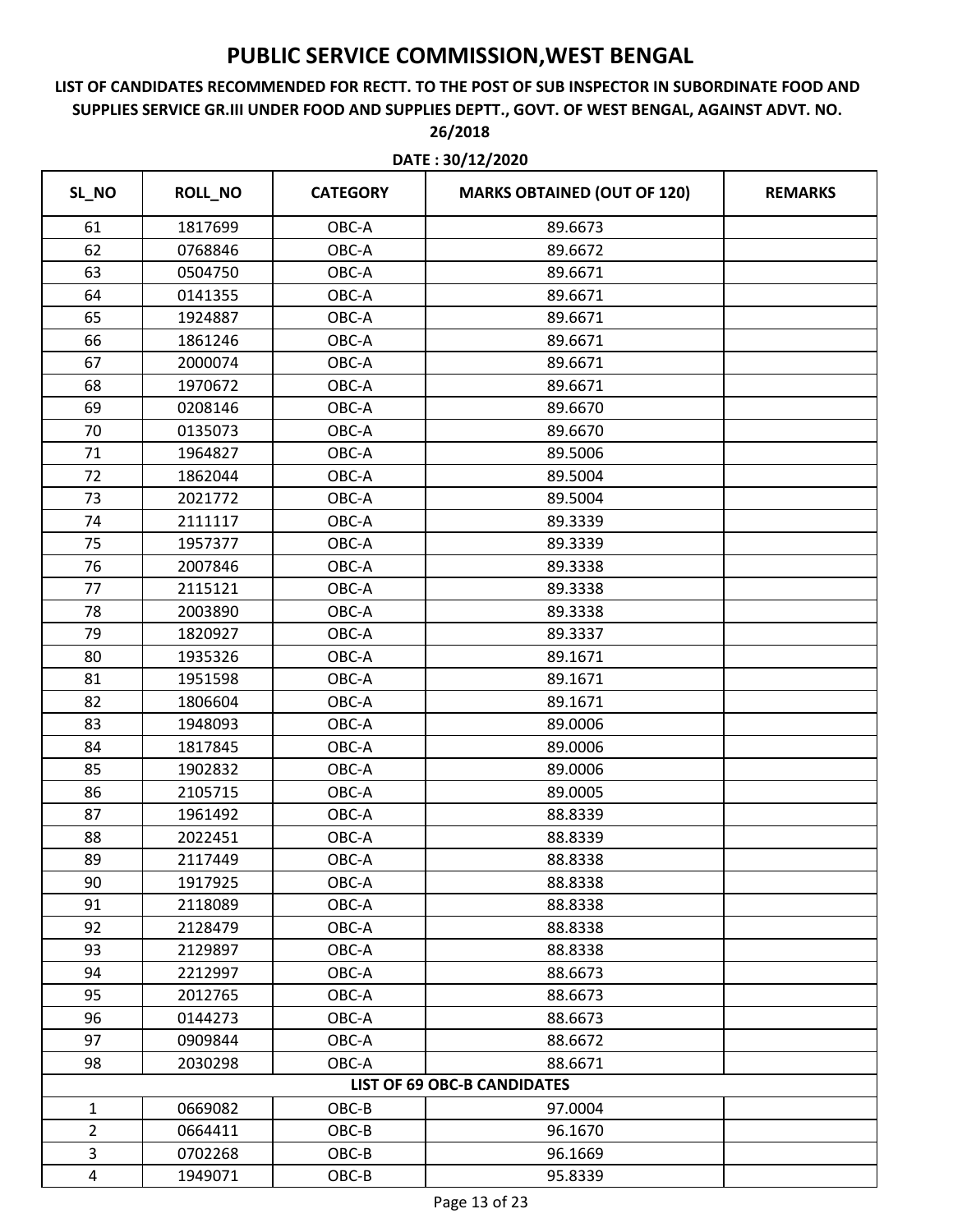|                | DATE: 30/12/2020 |                 |                                    |                |
|----------------|------------------|-----------------|------------------------------------|----------------|
| SL_NO          | <b>ROLL_NO</b>   | <b>CATEGORY</b> | <b>MARKS OBTAINED (OUT OF 120)</b> | <b>REMARKS</b> |
| 5              | 0104728          | OBC-B           | 95.8335                            |                |
| 6              | 0744845          | OBC-B           | 95.3338                            |                |
| $\overline{7}$ | 1921823          | OBC-B           | 94.6672                            |                |
| $\,8\,$        | 0734099          | OBC-B           | 94.5003                            |                |
| 9              | 1972042          | OBC-B           | 94.3337                            |                |
| 10             | 1219323          | OBC-B           | 94.3337                            |                |
| 11             | 1916269          | OBC-B           | 94.3337                            |                |
| 12             | 2019247          | OBC-B           | 94.1671                            |                |
| 13             | 0111895          | OBC-B           | 94.1670                            |                |
| 14             | 0749923          | OBC-B           | 93.6669                            |                |
| 15             | 0702642          | OBC-B           | 93.5002                            |                |
| 16             | 0668336          | OBC-B           | 93.1671                            |                |
| 17             | 0631538          | OBC-B           | 93.1670                            |                |
| 18             | 2122101          | OBC-B           | 92.8338                            |                |
| 19             | 2001160          | OBC-B           | 92.6672                            |                |
| 20             | 1614615          | OBC-B           | 92.6669                            |                |
| 21             | 1904787          | OBC-B           | 92.6669                            |                |
| 22             | 1124201          | OBC-B           | 92.5005                            |                |
| 23             | 0719146          | OBC-B           | 92.5004                            |                |
| 24             | 2520249          | OBC-B           | 92.5003                            |                |
| 25             | 0705952          | OBC-B           | 92.3339                            |                |
| 26             | 0214692          | OBC-B           | 92.3338                            |                |
| 27             | 2022019          | OBC-B           | 92.1672                            |                |
| 28             | 2517430          | OBC-B           | 92.1670                            |                |
| 29             | 0748411          | OBC-B           | 92.0004                            |                |
| 30             | 2321490          | OBC-B           | 92.0003                            |                |
| 31             | 1231407          | OBC-B           | 91.6671                            |                |
| 32             | 0756617          | OBC-B           | 91.6670                            |                |
| 33             | 0141122          | OBC-B           | 91.6670                            |                |
| 34             | 0908137          | OBC-B           | 91.6669                            |                |
| 35             | 1028020          | OBC-B           | 91.3339                            |                |
| 36             | 2008041          | OBC-B           | 91.0006                            |                |
| 37             | 1009383          | OBC-B           | 91.0005                            |                |
| 38             | 0741256          | OBC-B           | 91.0005                            |                |
| 39             | 1934393          | OBC-B           | 91.0005                            |                |
| 40             | 2001529          | OBC-B           | 91.0005                            |                |
| 41             | 0713896          | OBC-B           | 91.0004                            |                |
| 42             | 0746470          | OBC-B           | 91.0004                            |                |
| 43             | 0815247          | OBC-B           | 91.0003                            |                |
| 44             | 0780788          | OBC-B           | 91.0003                            |                |
| 45             | 0549834          | OBC-B           | 90.8338                            |                |
| 46             | 0507887          | $OBC-B$         | 90.8338                            |                |
| 47             | 0734142          | OBC-B           | 90.8338                            |                |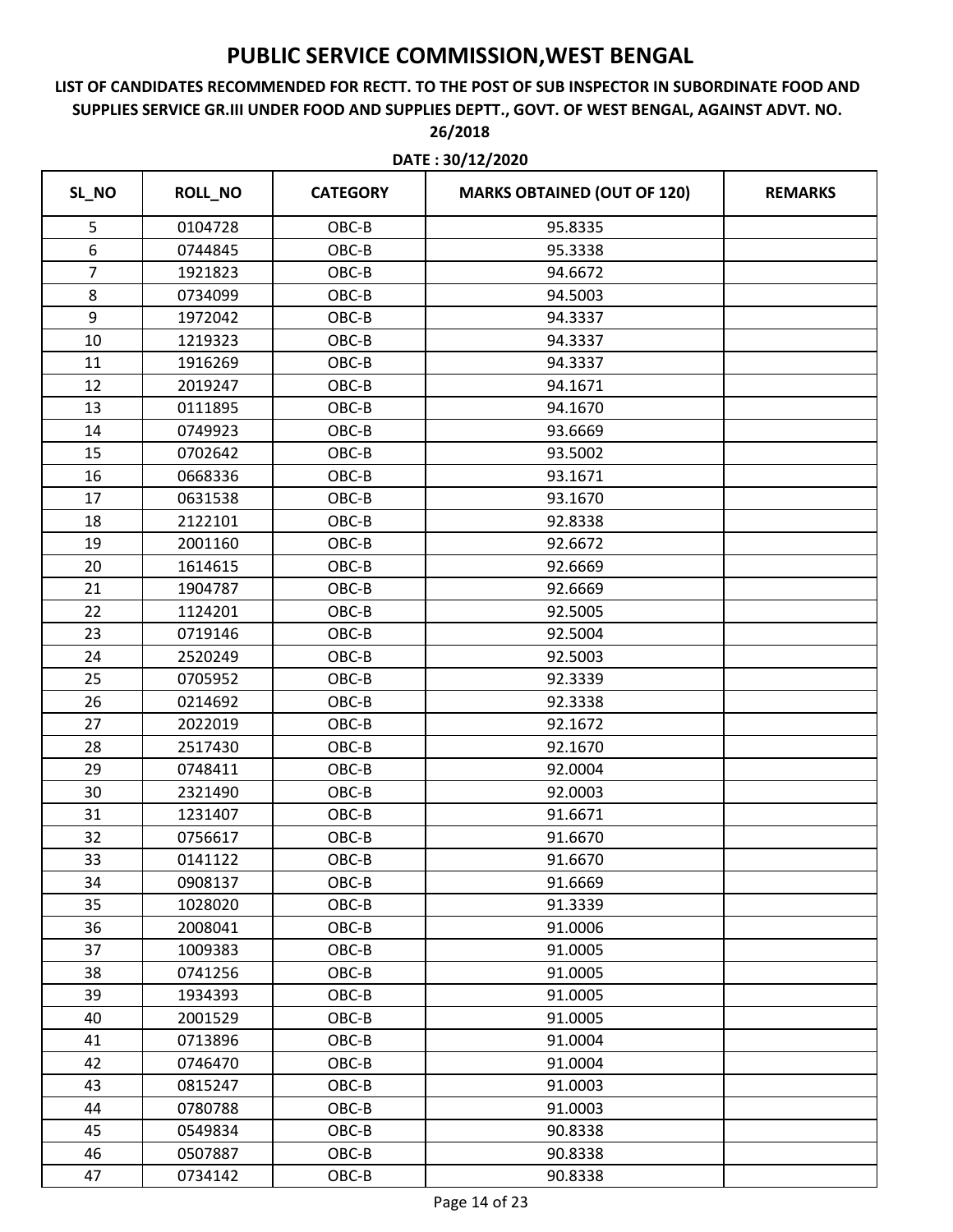|                | DATE: 30/12/2020 |                 |                                    |                |  |
|----------------|------------------|-----------------|------------------------------------|----------------|--|
| SL_NO          | <b>ROLL_NO</b>   | <b>CATEGORY</b> | <b>MARKS OBTAINED (OUT OF 120)</b> | <b>REMARKS</b> |  |
| 48             | 0117160          | OBC-B           | 90.8336                            |                |  |
| 49             | 2022917          | OBC-B           | 90.6671                            |                |  |
| 50             | 2020686          | OBC-B           | 90.6671                            |                |  |
| 51             | 2008149          | OBC-B           | 90.6671                            |                |  |
| 52             | 2010030          | OBC-B           | 90.6671                            |                |  |
| 53             | 0518305          | OBC-B           | 90.5005                            |                |  |
| 54             | 0500317          | OBC-B           | 90.3337                            |                |  |
| 55             | 0536706          | OBC-B           | 90.1672                            |                |  |
| 56             | 1936843          | OBC-B           | 90.0006                            |                |  |
| 57             | 1005990          | OBC-B           | 90.0004                            |                |  |
| 58             | 1956676          | OBC-B           | 89.8339                            |                |  |
| 59             | 1843800          | OBC-B           | 89.6671                            |                |  |
| 60             | 1900914          | OBC-B           | 89.6671                            |                |  |
| 61             | 1008144          | OBC-B           | 89.3339                            |                |  |
| 62             | 2004198          | OBC-B           | 89.3339                            |                |  |
| 63             | 1874561          | OBC-B           | 89.3338                            |                |  |
| 64             | 0823850          | OBC-B           | 89.3338                            |                |  |
| 65             | 0618541          | OBC-B           | 89.3335                            |                |  |
| 66             | 0127257          | OBC-B           | 89.1671                            |                |  |
| 67             | 2003932          | OBC-B           | 89.1671                            |                |  |
| 68             | 1817138          | OBC-B           | 89.1671                            |                |  |
| 69             | 1867106          | OBC-B           | 89.1670                            |                |  |
|                |                  |                 | <b>LIST OF 208 SC CANDIDATES</b>   |                |  |
| $\mathbf{1}$   | 0320484          | SC              | 97.0004                            |                |  |
| $\overline{2}$ | 2512718          | SC              | 96.6672                            |                |  |
| 3              | 0502044          | SC              | 96.3339                            |                |  |
| 4              | 1820226          | SC              | 95.3339                            |                |  |
| 5              | 1952430          | <b>SC</b>       | 95.3339                            |                |  |
| 6              | 1909457          | SC              | 95.1672                            |                |  |
| $\overline{7}$ | 0921034          | <b>SC</b>       | 95.1668                            |                |  |
| 8              | 0780997          | SC              | 95.0004                            |                |  |
| 9              | 0527449          | <b>SC</b>       | 95.0004                            |                |  |
| 10             | 1960493          | SC              | 94.8339                            |                |  |
| 11             | 1934541          | <b>SC</b>       | 94.6672                            |                |  |
| 12             | 1849597          | <b>SC</b>       | 94.3339                            |                |  |
| 13             | 0513936          | <b>SC</b>       | 94.3336                            |                |  |
| 14             | 1713850          | <b>SC</b>       | 94.1672                            |                |  |
| 15             | 0145487          | SC              | 94.1672                            |                |  |
| 16             | 2014139          | <b>SC</b>       | 94.1672                            |                |  |
| 17             | 0223272          | SC              | 94.0005                            |                |  |
| 18             | 0512636          | <b>SC</b>       | 94.0004                            |                |  |
| 19             | 0545773          | <b>SC</b>       | 93.8339                            |                |  |
| 20             | 0524290          | SC              | 93.8338                            |                |  |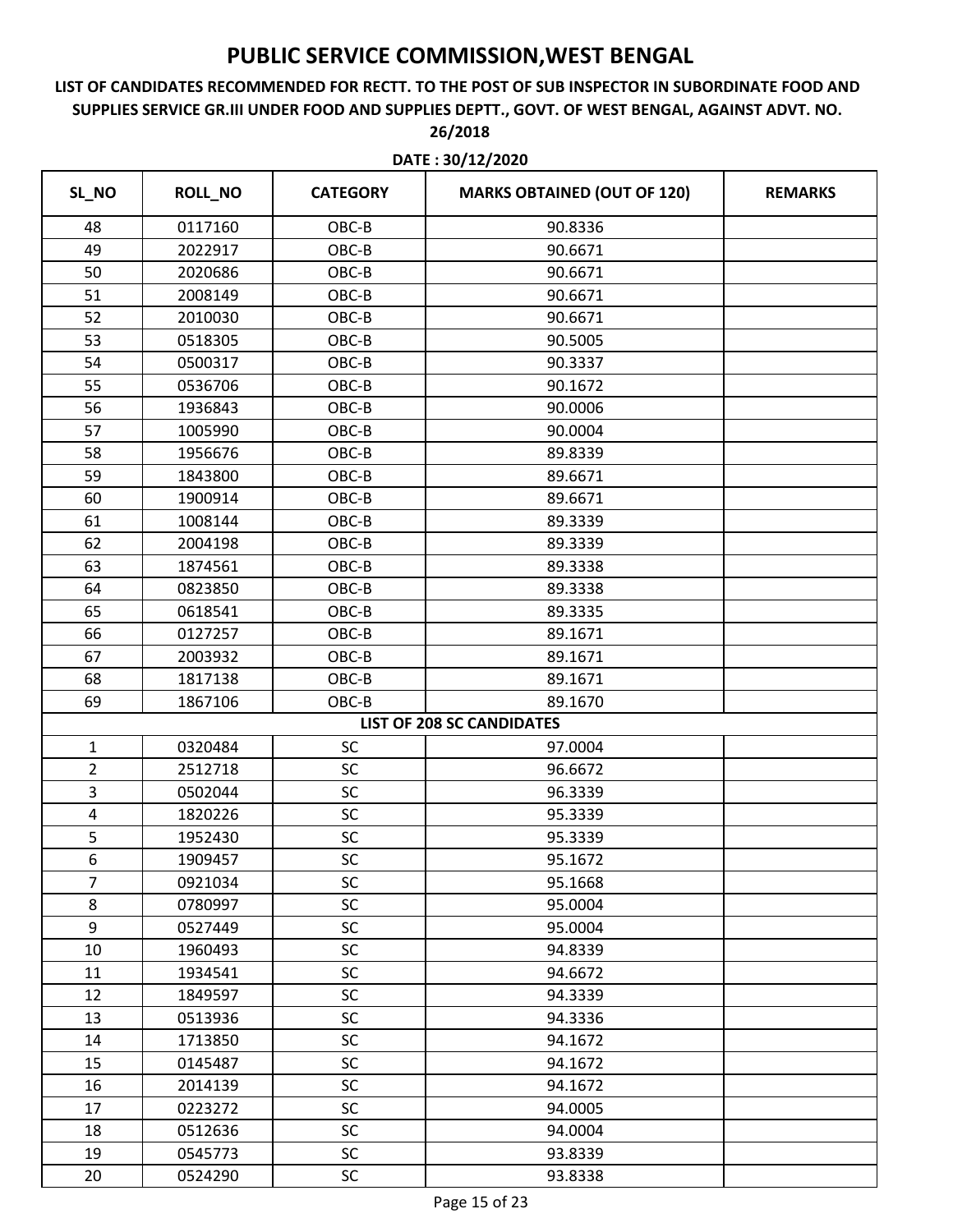# **LIST OF CANDIDATES RECOMMENDED FOR RECTT. TO THE POST OF SUB INSPECTOR IN SUBORDINATE FOOD AND SUPPLIES SERVICE GR.III UNDER FOOD AND SUPPLIES DEPTT., GOVT. OF WEST BENGAL, AGAINST ADVT. NO.**

|       | DATE: 30/12/2020 |                 |                                    |                |  |
|-------|------------------|-----------------|------------------------------------|----------------|--|
| SL_NO | <b>ROLL_NO</b>   | <b>CATEGORY</b> | <b>MARKS OBTAINED (OUT OF 120)</b> | <b>REMARKS</b> |  |
| 21    | 0230512          | SC              | 93.8336                            |                |  |
| 22    | 1354503          | SC              | 93.6672                            |                |  |
| 23    | 1921175          | SC              | 93.5006                            |                |  |
| 24    | 0764336          | SC              | 93.1672                            |                |  |
| 25    | 2407054          | SC              | 93.1672                            |                |  |
| 26    | 1952610          | SC              | 93.0006                            |                |  |
| 27    | 0630854          | SC              | 93.0004                            |                |  |
| 28    | 1959958          | SC              | 92.8339                            |                |  |
| 29    | 1951317          | SC              | 92.8339                            |                |  |
| 30    | 0763709          | SC              | 92.8337                            |                |  |
| 31    | 1606978          | SC              | 92.6672                            |                |  |
| 32    | 1925218          | SC              | 92.6672                            |                |  |
| 33    | 2121187          | SC              | 92.6672                            |                |  |
| 34    | 0549416          | SC              | 92.6672                            |                |  |
| 35    | 0510100          | SC              | 92.6670                            |                |  |
| 36    | 1960576          | SC              | 92.3339                            |                |  |
| 37    | 0114362          | SC              | 92.3336                            |                |  |
| 38    | 2514259          | SC              | 92.1672                            |                |  |
| 39    | 1961671          | SC              | 92.1672                            |                |  |
| 40    | 1122993          | SC              | 92.0003                            |                |  |
| 41    | 2015087          | SC              | 91.8339                            |                |  |
| 42    | 2400953          | SC              | 91.8339                            |                |  |
| 43    | 0551496          | SC              | 91.8339                            |                |  |
| 44    | 2015315          | SC              | 91.8339                            |                |  |
| 45    | 1937528          | SC              | 91.8339                            |                |  |
| 46    | 2013773          | SC              | 91.6672                            |                |  |
| 47    | 1033324          | SC              | 91.6672                            |                |  |
| 48    | 1845724          | <b>SC</b>       | 91.6672                            |                |  |
| 49    | 0826553          | SC              | 91.3339                            |                |  |
| 50    | 1956494          | SC              | 91.3339                            |                |  |
| 51    | 0510420          | SC              | 91.1672                            |                |  |
| 52    | 2207392          | SC              | 91.1672                            |                |  |
| 53    | 2008164          | SC              | 91.1672                            |                |  |
| 54    | 1946047          | SC              | 91.0006                            |                |  |
| 55    | 2504578          | <b>SC</b>       | 91.0006                            |                |  |
| 56    | 0759983          | SC              | 91.0006                            |                |  |
| 57    | 1857547          | <b>SC</b>       | 91.0005                            |                |  |
| 58    | 1233364          | SC              | 91.0005                            |                |  |
| 59    | 1965838          | <b>SC</b>       | 91.0005                            |                |  |
| 60    | 0507353          | SC              | 91.0004                            |                |  |
| 61    | 1908304          | SC              | 91.0004                            |                |  |
| 62    | 1817736          | <b>SC</b>       | 91.0004                            |                |  |
| 63    | 2516929          | <b>SC</b>       | 90.8339                            |                |  |

**26/2018**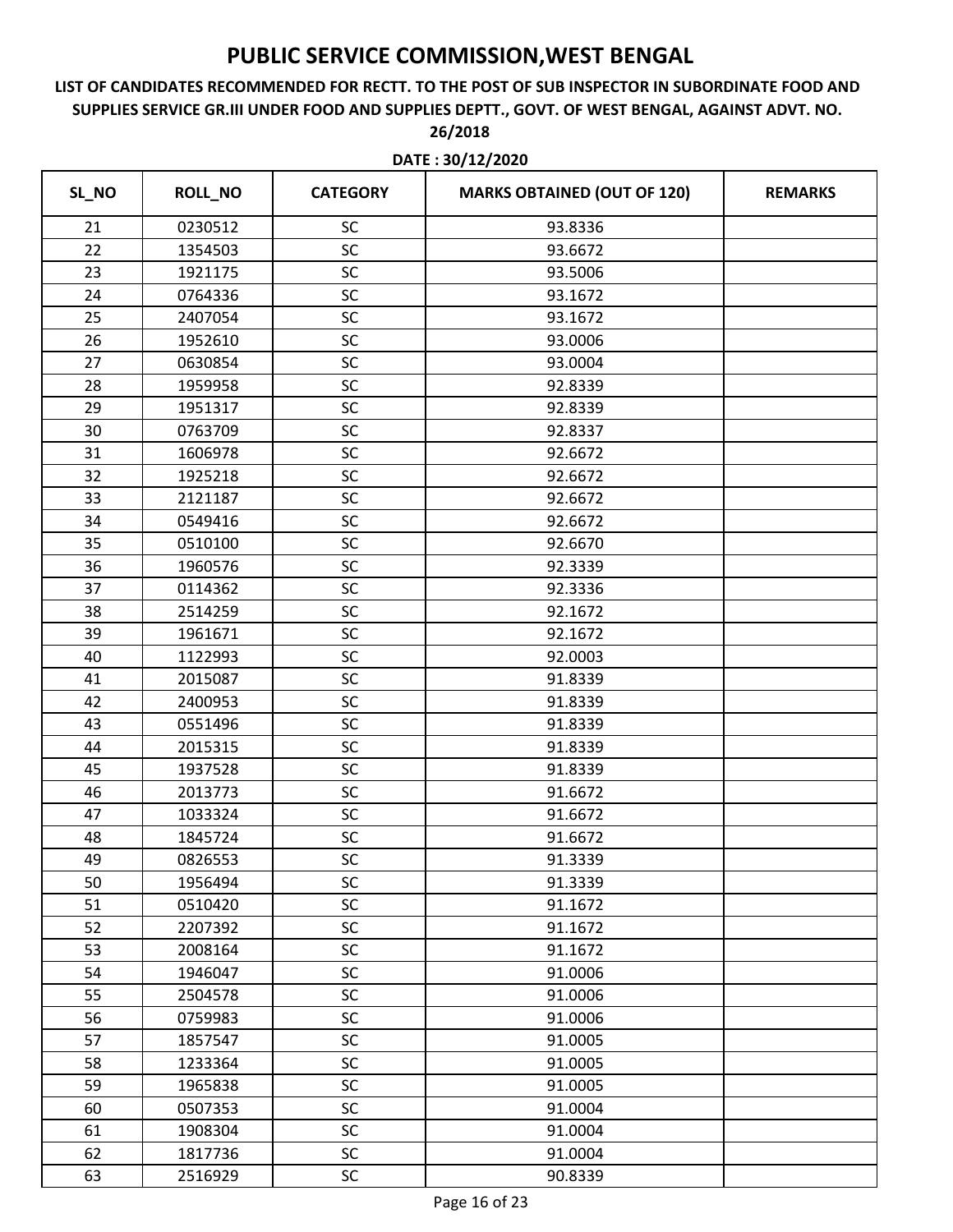### **LIST OF CANDIDATES RECOMMENDED FOR RECTT. TO THE POST OF SUB INSPECTOR IN SUBORDINATE FOOD AND SUPPLIES SERVICE GR.III UNDER FOOD AND SUPPLIES DEPTT., GOVT. OF WEST BENGAL, AGAINST ADVT. NO. 26/2018**

|       | DATE: 30/12/2020 |                 |                                    |                |  |
|-------|------------------|-----------------|------------------------------------|----------------|--|
| SL_NO | <b>ROLL_NO</b>   | <b>CATEGORY</b> | <b>MARKS OBTAINED (OUT OF 120)</b> | <b>REMARKS</b> |  |
| 64    | 0738119          | SC              | 90.8338                            |                |  |
| 65    | 2433504          | SC              | 90.8337                            |                |  |
| 66    | 1709931          | SC              | 90.6672                            |                |  |
| 67    | 1942230          | SC              | 90.6672                            |                |  |
| 68    | 2026311          | SC              | 90.6671                            |                |  |
| 69    | 0508748          | SC              | 90.6671                            |                |  |
| 70    | 2512236          | SC              | 90.6671                            |                |  |
| 71    | 2702848          | SC              | 90.6671                            |                |  |
| 72    | 0518250          | SC              | 90.6671                            |                |  |
| 73    | 2006714          | SC              | 90.6671                            |                |  |
| 74    | 1934495          | SC              | 90.5006                            |                |  |
| 75    | 2007490          | SC              | 90.5006                            |                |  |
| 76    | 2120398          | SC              | 90.5006                            |                |  |
| 77    | 2315493          | SC              | 90.5006                            |                |  |
| 78    | 2201719          | SC              | 90.5005                            |                |  |
| 79    | 0659471          | SC              | 90.5004                            |                |  |
| 80    | 1637843          | SC              | 90.5004                            |                |  |
| 81    | 1951366          | SC              | 90.5004                            |                |  |
| 82    | 2530430          | SC              | 90.5004                            |                |  |
| 83    | 1010522          | SC              | 90.5004                            |                |  |
| 84    | 2122766          | SC              | 90.3339                            |                |  |
| 85    | 1241869          | SC              | 90.3339                            |                |  |
| 86    | 2206914          | SC              | 90.3338                            |                |  |
| 87    | 1907818          | SC              | 90.3338                            |                |  |
| 88    | 2131368          | SC              | 90.1672                            |                |  |
| 89    | 2106058          | SC              | 90.1672                            |                |  |
| 90    | 1871688          | SC              | 90.1672                            |                |  |
| 91    | 1936115          | SC              | 90.1671                            |                |  |
| 92    | 1901722          | SC              | 90.1671                            |                |  |
| 93    | 2117922          | <b>SC</b>       | 90.1671                            |                |  |
| 94    | 0736338          | SC              | 90.1671                            |                |  |
| 95    | 1929354          | <b>SC</b>       | 90.1671                            |                |  |
| 96    | 1961602          | SC              | 90.1671                            |                |  |
| 97    | 2128041          | <b>SC</b>       | 90.1671                            |                |  |
| 98    | 0525973          | <b>SC</b>       | 90.1671                            |                |  |
| 99    | 2440166          | <b>SC</b>       | 90.1671                            |                |  |
| 100   | 2106189          | SC              | 90.1671                            |                |  |
| 101   | 1036749          | SC              | 90.1670                            |                |  |
| 102   | 1920785          | <b>SC</b>       | 90.0006                            |                |  |
| 103   | 2314578          | <b>SC</b>       | 90.0006                            |                |  |
| 104   | 0770383          | SC              | 90.0006                            |                |  |
| 105   | 1823276          | <b>SC</b>       | 90.0005                            |                |  |
| 106   | 1866976          | SC              | 90.0005                            |                |  |

Page 17 of 23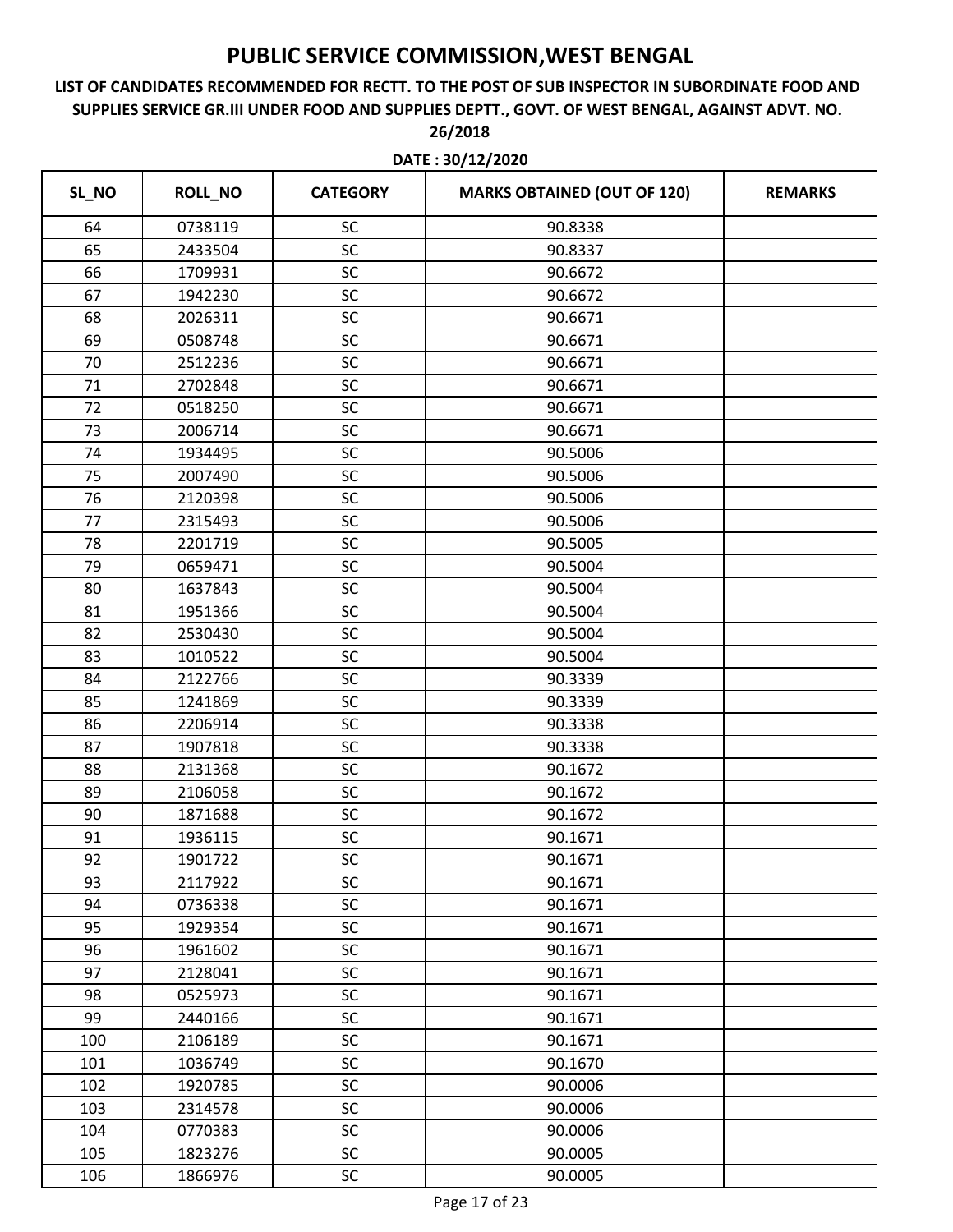### **LIST OF CANDIDATES RECOMMENDED FOR RECTT. TO THE POST OF SUB INSPECTOR IN SUBORDINATE FOOD AND SUPPLIES SERVICE GR.III UNDER FOOD AND SUPPLIES DEPTT., GOVT. OF WEST BENGAL, AGAINST ADVT. NO. 26/2018**

| SL_NO | <b>ROLL_NO</b> | <b>CATEGORY</b> | <b>MARKS OBTAINED (OUT OF 120)</b> | <b>REMARKS</b> |
|-------|----------------|-----------------|------------------------------------|----------------|
| 107   | 2002756        | SC              | 90.0005                            |                |
| 108   | 0138976        | SC              | 90.0004                            |                |
| 109   | 2122611        | SC              | 90.0004                            |                |
| 110   | 0727602        | SC              | 90.0004                            |                |
| 111   | 0750969        | SC              | 90.0003                            |                |
| 112   | 2116369        | SC              | 89.8338                            |                |
| 113   | 0511950        | SC              | 89.8338                            |                |
| 114   | 2026057        | SC              | 89.8338                            |                |
| 115   | 1862028        | SC              | 89.8338                            |                |
| 116   | 2131523        | SC              | 89.8338                            |                |
| 117   | 0622310        | SC              | 89.8338                            |                |
| 118   | 0518379        | SC              | 89.8337                            |                |
| 119   | 0627408        | SC              | 89.8337                            |                |
| 120   | 0634683        | SC              | 89.8337                            |                |
| 121   | 2003145        | SC              | 89.6672                            |                |
| 122   | 1922354        | SC              | 89.6672                            |                |
| 123   | 2122787        | SC              | 89.6671                            |                |
| 124   | 1917871        | SC              | 89.6671                            |                |
| 125   | 2108013        | SC              | 89.6671                            |                |
| 126   | 0635296        | SC              | 89.6671                            |                |
| 127   | 1809492        | SC              | 89.6671                            |                |
| 128   | 0521740        | SC              | 89.6671                            |                |
| 129   | 1831246        | SC              | 89.6671                            |                |
| 130   | 0639159        | SC              | 89.6671                            |                |
| 131   | 2313427        | SC              | 89.6671                            |                |
| 132   | 2015725        | SC              | 89.6671                            |                |
| 133   | 2023618        | SC              | 89.6671                            |                |
| 134   | 0121554        | SC              | 89.6670                            |                |
| 135   | 2421338        | SC              | 89.6670                            |                |
| 136   | 2217040        | SC              | 89.5005                            |                |
| 137   | 1708239        | SC              | 89.5005                            |                |
| 138   | 2206528        | SC              | 89.5005                            |                |
| 139   | 1911487        | SC              | 89.5005                            |                |
| 140   | 0650612        | SC              | 89.5004                            |                |
| 141   | 0759790        | SC              | 89.5004                            |                |
| 142   | 0531868        | SC              | 89.5004                            |                |
| 143   | 1933980        | SC              | 89.5004                            |                |
| 144   | 0520901        | SC              | 89.5004                            |                |
| 145   | 0704838        | SC              | 89.5004                            |                |
| 146   | 0548890        | SC              | 89.5003                            |                |
| 147   | 1850573        | SC              | 89.3339                            |                |
| 148   | 1926542        | SC              | 89.3339                            |                |
| 149   | 0778052        | SC              | 89.3339                            |                |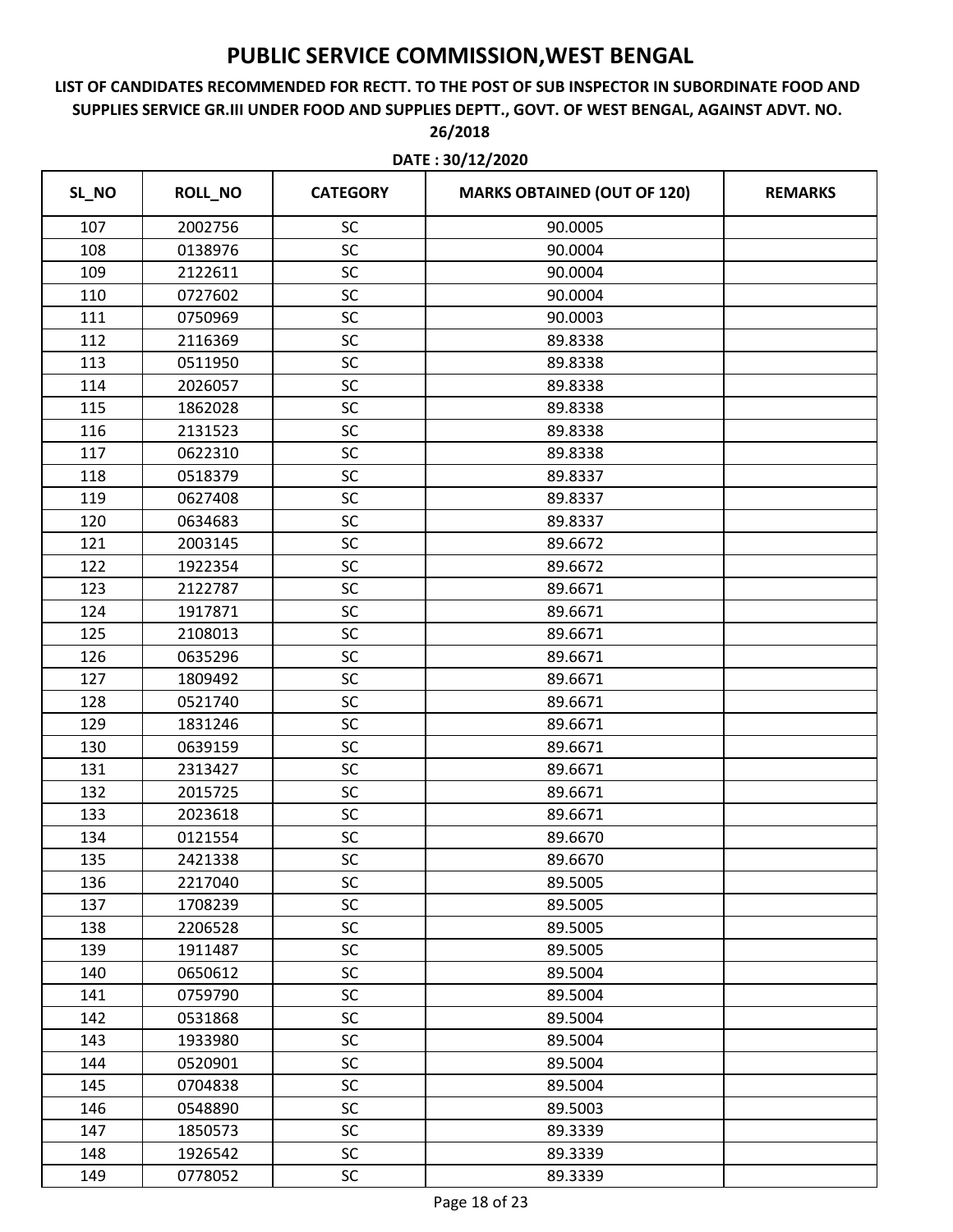### **LIST OF CANDIDATES RECOMMENDED FOR RECTT. TO THE POST OF SUB INSPECTOR IN SUBORDINATE FOOD AND SUPPLIES SERVICE GR.III UNDER FOOD AND SUPPLIES DEPTT., GOVT. OF WEST BENGAL, AGAINST ADVT. NO. 26/2018**

| SL_NO | <b>ROLL_NO</b> | <b>CATEGORY</b> | <b>MARKS OBTAINED (OUT OF 120)</b> | <b>REMARKS</b> |
|-------|----------------|-----------------|------------------------------------|----------------|
| 150   | 1918379        | SC              | 89.3339                            |                |
| 151   | 1948792        | SC              | 89.3338                            |                |
| 152   | 2004055        | SC              | 89.3338                            |                |
| 153   | 2303762        | SC              | 89.3338                            |                |
| 154   | 1961564        | SC              | 89.3338                            |                |
| 155   | 1945306        | SC              | 89.3338                            |                |
| 156   | 1853140        | SC              | 89.3337                            |                |
| 157   | 0511871        | SC              | 89.1672                            |                |
| 158   | 1967392        | SC              | 89.1671                            |                |
| 159   | 2006971        | SC              | 89.1671                            |                |
| 160   | 1967994        | SC              | 89.1671                            |                |
| 161   | 2315810        | SC              | 89.1671                            |                |
| 162   | 1825622        | SC              | 89.1671                            |                |
| 163   | 1940113        | SC              | 89.1671                            |                |
| 164   | 2116201        | SC              | 89.1671                            |                |
| 165   | 1949202        | SC              | 89.1671                            |                |
| 166   | 1957793        | SC              | 89.1671                            |                |
| 167   | 1910525        | SC              | 89.1671                            |                |
| 168   | 2016537        | SC              | 89.1671                            |                |
| 169   | 2017629        | SC              | 89.1671                            |                |
| 170   | 0730660        | SC              | 89.1670                            |                |
| 171   | 0101581        | SC              | 89.1670                            |                |
| 172   | 1809182        | SC              | 89.1670                            |                |
| 173   | 0767181        | SC              | 89.0006                            |                |
| 174   | 2204005        | SC              | 89.0006                            |                |
| 175   | 2208011        | SC              | 89.0005                            |                |
| 176   | 1906496        | SC              | 89.0005                            |                |
| 177   | 0923304        | SC              | 89.0004                            |                |
| 178   | 0753610        | SC              | 89.0004                            |                |
| 179   | 0542972        | <b>SC</b>       | 89.0004                            |                |
| 180   | 2127256        | SC              | 89.0004                            |                |
| 181   | 1817936        | SC              | 89.0004                            |                |
| 182   | 1002198        | SC              | 88.8339                            |                |
| 183   | 1929560        | SC              | 88.8339                            |                |
| 184   | 1930540        | SC              | 88.8338                            |                |
| 185   | 2411967        | SC              | 88.8338                            |                |
| 186   | 2205002        | SC              | 88.8338                            |                |
| 187   | 1707892        | SC              | 88.8338                            |                |
| 188   | 1951085        | SC              | 88.8338                            |                |
| 189   | 2000612        | SC              | 88.8338                            |                |
| 190   | 1039785        | SC              | 88.8338                            |                |
| 191   | 2113103        | SC              | 88.8338                            |                |
| 192   | 1811996        | <b>SC</b>       | 88.8338                            |                |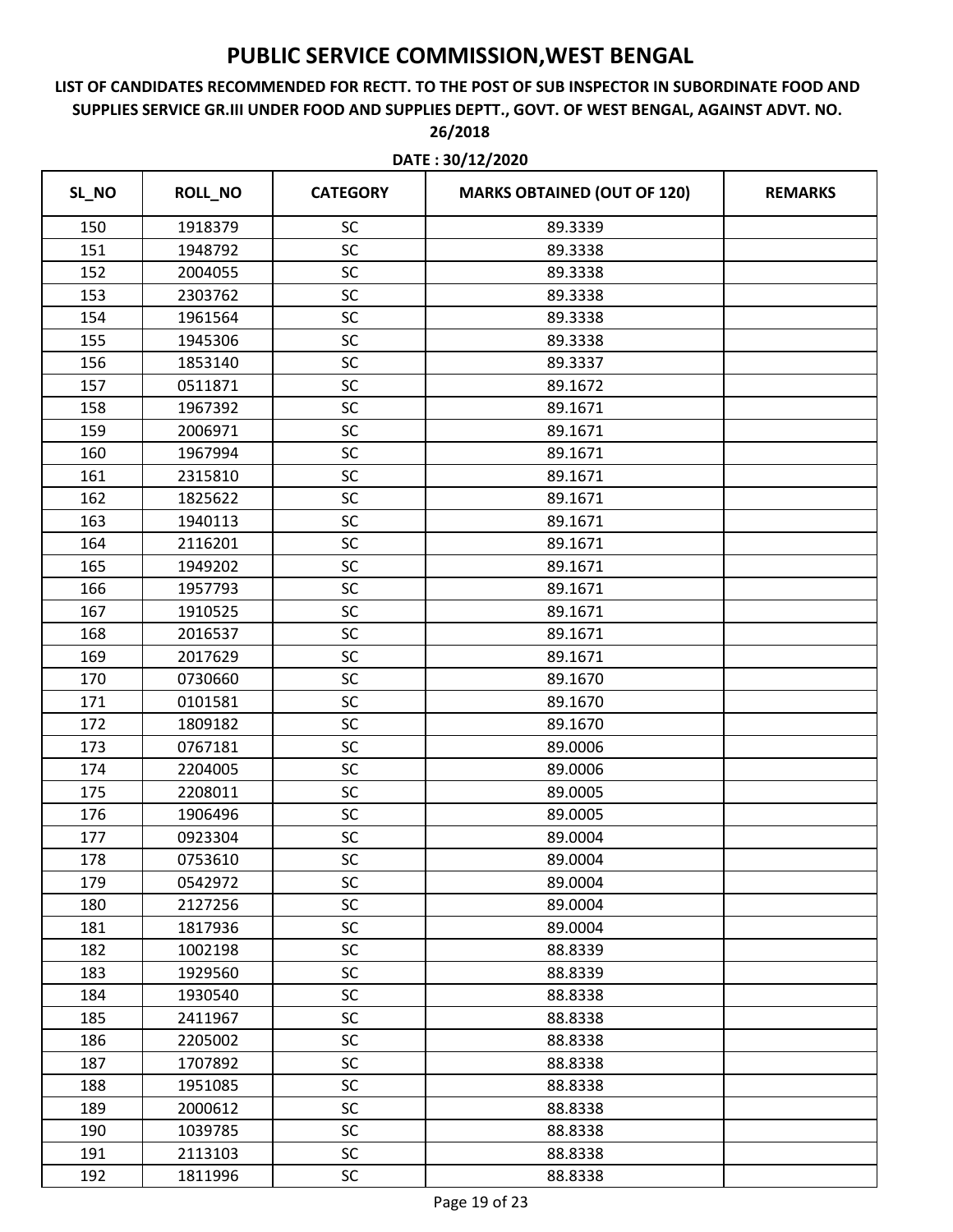# **LIST OF CANDIDATES RECOMMENDED FOR RECTT. TO THE POST OF SUB INSPECTOR IN SUBORDINATE FOOD AND SUPPLIES SERVICE GR.III UNDER FOOD AND SUPPLIES DEPTT., GOVT. OF WEST BENGAL, AGAINST ADVT. NO.**

| DATE: 30/12/2020 |                |                 |                                    |                |
|------------------|----------------|-----------------|------------------------------------|----------------|
| SL_NO            | <b>ROLL_NO</b> | <b>CATEGORY</b> | <b>MARKS OBTAINED (OUT OF 120)</b> | <b>REMARKS</b> |
| 193              | 0516212        | SC              | 88.6672                            |                |
| 194              | 1235218        | SC              | 88.6672                            |                |
| 195              | 0402180        | SC              | 88.6672                            |                |
| 196              | 2123663        | SC              | 88.6672                            |                |
| 197              | 2131175        | SC              | 88.6672                            |                |
| 198              | 2303594        | SC              | 88.6671                            |                |
| 199              | 2323672        | SC              | 88.6671                            |                |
| 200              | 2108235        | SC              | 88.6671                            |                |
| 201              | 2131836        | SC              | 88.6671                            |                |
| 202              | 2109062        | SC              | 88.6671                            |                |
| 203              | 1002854        | SC              | 88.6671                            |                |
| 204              | 2021832        | SC              | 88.6671                            |                |
| 205              | 2122336        | SC              | 88.6671                            |                |
| 206              | 1849809        | SC              | 88.6671                            |                |
| 207              | 1830601        | SC              | 88.6671                            |                |
| 208              | 2214762        | SC              | 88.6671                            |                |
|                  |                |                 | <b>LIST OF 58 ST CANDIDATES</b>    |                |
| $\mathbf{1}$     | 1117762        | <b>ST</b>       | 95.8337                            |                |
| $\overline{2}$   | 2000426        | <b>ST</b>       | 89.0006                            |                |
| 3                | 2004456        | <b>ST</b>       | 89.0006                            |                |
| $\pmb{4}$        | 1915787        | <b>ST</b>       | 88.5004                            |                |
| 5                | 1807380        | <b>ST</b>       | 88.5004                            |                |
| 6                | 1912632        | ST              | 88.1671                            |                |
| $\overline{7}$   | 1916280        | <b>ST</b>       | 88.0005                            |                |
| 8                | 2108620        | ST              | 87.5005                            |                |
| 9                | 1907372        | <b>ST</b>       | 86.6671                            |                |
| 10               | 1909873        | ST              | 86.5005                            |                |
| 11               | 1858085        | <b>ST</b>       | 86.3338                            |                |
| 12               | 1237791        | ST              | 86.1671                            |                |
| 13               | 1943517        | ST              | 85.8341                            |                |
| 14               | 1931054        | <b>ST</b>       | 85.6672                            |                |
| 15               | 2011930        | <b>ST</b>       | 85.3338                            |                |
| 16               | 1916249        | <b>ST</b>       | 85.3338                            |                |
| 17               | 2430718        | ST              | 85.1671                            |                |
| 18               | 1043776        | <b>ST</b>       | 84.8339                            |                |
| 19               | 1807230        | <b>ST</b>       | 84.8338                            |                |
| 20               | 2323685        | <b>ST</b>       | 84.6671                            |                |
| 21               | 2307502        | ST              | 84.3338                            |                |
| 22               | 2308049        | <b>ST</b>       | 84.3338                            |                |
| 23               | 1943224        | <b>ST</b>       | 84.1671                            |                |
| 24               | 2009473        | ST              | 83.6672                            |                |
| 25               | 1957183        | <b>ST</b>       | 83.6672                            |                |
| 26               | 1963234        | ST              | 83.3340                            |                |

**26/2018**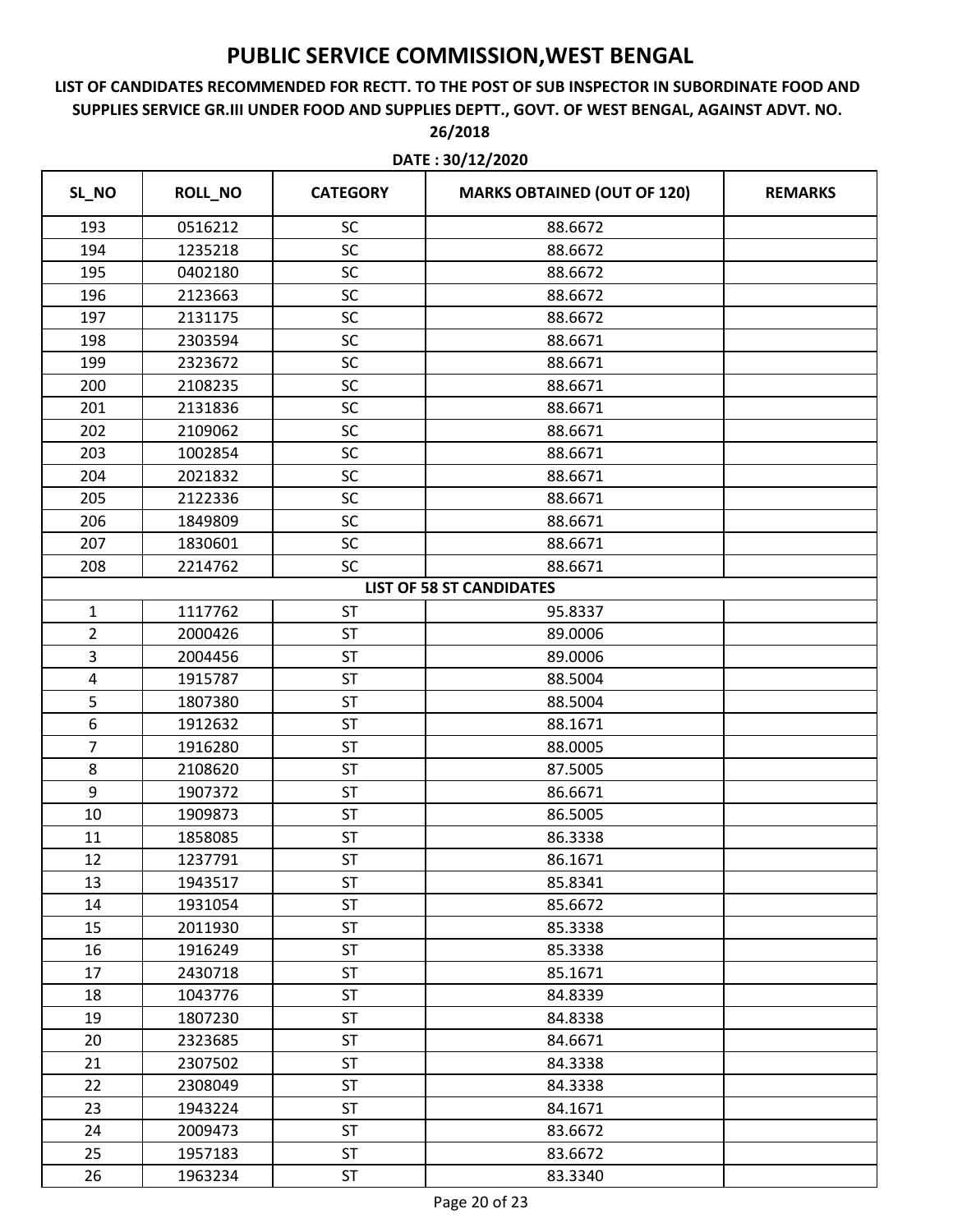|                | DATE: 30/12/2020 |                 |                                    |                |
|----------------|------------------|-----------------|------------------------------------|----------------|
| SL_NO          | <b>ROLL_NO</b>   | <b>CATEGORY</b> | <b>MARKS OBTAINED (OUT OF 120)</b> | <b>REMARKS</b> |
| 27             | 1051067          | <b>ST</b>       | 83.1673                            |                |
| 28             | 1963640          | <b>ST</b>       | 82.8338                            |                |
| 29             | 2029370          | ST              | 82.6672                            |                |
| 30             | 0939891          | <b>ST</b>       | 82.5002                            |                |
| 31             | 1868382          | ST              | 82.3339                            |                |
| 32             | 2315184          | ST              | 82.0005                            |                |
| 33             | 2515103          | ST              | 82.0004                            |                |
| 34             | 1105431          | ST              | 81.8340                            |                |
| 35             | 0102382          | <b>ST</b>       | 81.8338                            |                |
| 36             | 2021859          | ST              | 81.6672                            |                |
| 37             | 1905790          | <b>ST</b>       | 81.6671                            |                |
| 38             | 1109175          | <b>ST</b>       | 81.6669                            |                |
| 39             | 1973284          | ST              | 81.3340                            |                |
| 40             | 2001098          | <b>ST</b>       | 81.3339                            |                |
| 41             | 2003229          | ST              | 81.3339                            |                |
| 42             | 2127474          | <b>ST</b>       | 81.1672                            |                |
| 43             | 2512461          | <b>ST</b>       | 81.1670                            |                |
| 44             | 0912720          | ST              | 80.8339                            |                |
| 45             | 0215945          | ST              | 80.8339                            |                |
| 46             | 2018673          | ST              | 80.6675                            |                |
| 47             | 0319164          | <b>ST</b>       | 80.6672                            |                |
| 48             | 0903352          | ST              | 80.5007                            |                |
| 49             | 2516463          | ST              | 80.5006                            |                |
| 50             | 0330099          | ST              | 80.5005                            |                |
| 51             | 0926664          | ST              | 80.1669                            |                |
| 52             | 1236923          | ST              | 80.0005                            |                |
| 53             | 0129498          | ST              | 79.8338                            |                |
| 54             | 1939219          | <b>ST</b>       | 79.5005                            |                |
| 55             | 2601157          | <b>ST</b>       | 79.5002                            |                |
| 56             | 1833624          | <b>ST</b>       | 79.0008                            |                |
| 57             | 0723427          | <b>ST</b>       | 79.0004                            |                |
| 58             | 0716390          | <b>ST</b>       | 78.8339                            |                |
|                |                  |                 | <b>LIST OF 20 MSP CANDIDATES</b>   |                |
| $\mathbf{1}$   | 0614329          | <b>SC</b>       | 85.3340                            | <b>MSP</b>     |
| $\overline{2}$ | 2707971          | <b>SC</b>       | 85.3339                            | <b>MSP</b>     |
| 3              | 1803857          | OBC-A           | 85.1672                            | <b>MSP</b>     |
| $\overline{4}$ | 1011264          | <b>GENERAL</b>  | 84.8338                            | <b>MSP</b>     |
| 5              | 1970424          | <b>SC</b>       | 83.3339                            | <b>MSP</b>     |
| 6              | 1967674          | OBC-A           | 83.1672                            | <b>MSP</b>     |
| $\overline{7}$ | 0647803          | <b>SC</b>       | 82.6673                            | <b>MSP</b>     |
| 8              | 1710772          | <b>GENERAL</b>  | 81.8336                            | <b>MSP</b>     |
| 9              | 2029441          | <b>SC</b>       | 81.3339                            | <b>MSP</b>     |
| 10             | 0313907          | SC              | 81.1671                            | <b>MSP</b>     |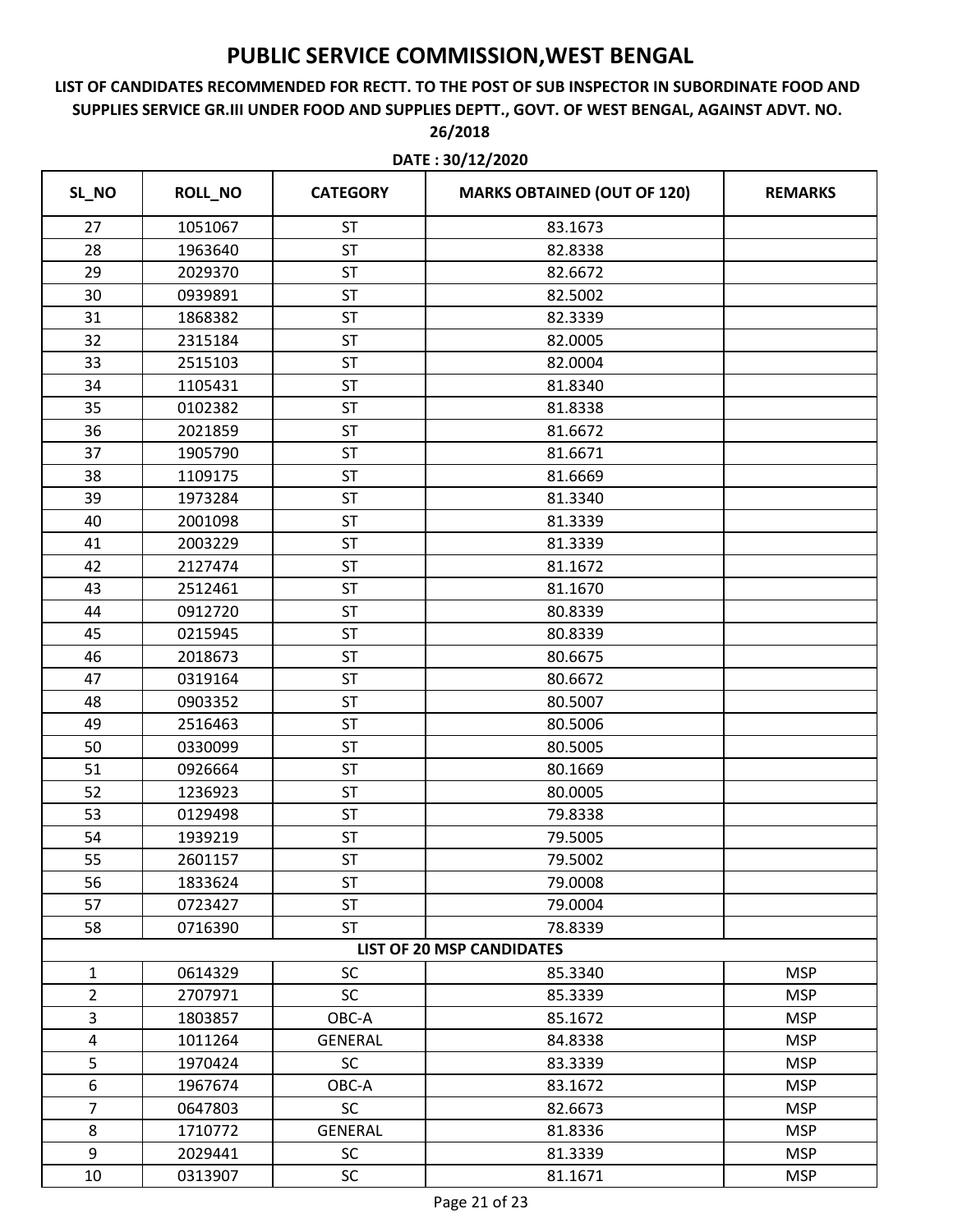### **LIST OF CANDIDATES RECOMMENDED FOR RECTT. TO THE POST OF SUB INSPECTOR IN SUBORDINATE FOOD AND SUPPLIES SERVICE GR.III UNDER FOOD AND SUPPLIES DEPTT., GOVT. OF WEST BENGAL, AGAINST ADVT. NO. 26/2018**

| SL_NO          | <b>ROLL_NO</b> | <b>CATEGORY</b> | <b>MARKS OBTAINED (OUT OF 120)</b> | <b>REMARKS</b> |
|----------------|----------------|-----------------|------------------------------------|----------------|
| 11             | 0132772        | <b>GENERAL</b>  | 81.1669                            | <b>MSP</b>     |
| 12             | 1805124        | <b>GENERAL</b>  | 80.1670                            | <b>MSP</b>     |
| 13             | 1808708        | SC              | 78.6674                            | <b>MSP</b>     |
| 14             | 0318054        | SC              | 78.1670                            | <b>MSP</b>     |
| 15             | 1869129        | OBC-A           | 77.8340                            | <b>MSP</b>     |
| 16             | 1820539        | <b>GENERAL</b>  | 77.5008                            | <b>MSP</b>     |
| 17             | 0814355        | <b>GENERAL</b>  | 75.8336                            | <b>MSP</b>     |
| 18             | 1120162        | OBC-B           | 75.1672                            | <b>MSP</b>     |
| 19             | 0545242        | <b>GENERAL</b>  | 74.5006                            | <b>MSP</b>     |
| 20             | 1950600        | OBC-A           | 74.1674                            | <b>MSP</b>     |
|                |                |                 | <b>LIST OF 40 EXSM CANDIDATES</b>  |                |
| $\mathbf{1}$   | 1437800        | <b>GENERAL</b>  | 88.1671                            | <b>EXSM</b>    |
| $\overline{2}$ | 1734098        | OBC-B           | 82.3339                            | <b>EXSM</b>    |
| 3              | 0926116        | <b>GENERAL</b>  | 79.3337                            | <b>EXSM</b>    |
| 4              | 0113306        | <b>GENERAL</b>  | 78.8340                            | <b>EXSM</b>    |
| 5              | 0140407        | <b>GENERAL</b>  | 78.0007                            | <b>EXSM</b>    |
| 6              | 0528324        | <b>GENERAL</b>  | 76.1671                            | <b>EXSM</b>    |
| $\overline{7}$ | 1855633        | OBC-A           | 75.0007                            | <b>EXSM</b>    |
| 8              | 0204934        | <b>GENERAL</b>  | 75.0006                            | <b>EXSM</b>    |
| 9              | 1341622        | <b>GENERAL</b>  | 74.6671                            | <b>EXSM</b>    |
| 10             | 1349493        | <b>GENERAL</b>  | 74.1671                            | <b>EXSM</b>    |
| 11             | 0932568        | <b>GENERAL</b>  | 74.0006                            | <b>EXSM</b>    |
| 12             | 0121761        | <b>GENERAL</b>  | 73.1675                            | <b>EXSM</b>    |
| 13             | 0123793        | <b>GENERAL</b>  | 73.1672                            | <b>EXSM</b>    |
| 14             | 0514523        | <b>GENERAL</b>  | 73.0003                            | <b>EXSM</b>    |
| 15             | 0662563        | <b>GENERAL</b>  | 72.1672                            | <b>EXSM</b>    |
| 16             | 0538201        | <b>GENERAL</b>  | 71.8337                            | <b>EXSM</b>    |
| 17             | 0512466        | <b>GENERAL</b>  | 71.0007                            | <b>EXSM</b>    |
| 18             | 0733103        | <b>GENERAL</b>  | 71.0003                            | <b>EXSM</b>    |
| 19             | 0767650        | <b>GENERAL</b>  | 70.5004                            | <b>EXSM</b>    |
| 20             | 1015988        | <b>GENERAL</b>  | 70.3341                            | <b>EXSM</b>    |
| 21             | 0546580        | <b>GENERAL</b>  | 69.6674                            | <b>EXSM</b>    |
| 22             | 0509600        | <b>GENERAL</b>  | 69.5007                            | <b>EXSM</b>    |
| 23             | 0136822        | <b>GENERAL</b>  | 69.5007                            | <b>EXSM</b>    |
| 24             | 1225010        | <b>GENERAL</b>  | 69.3337                            | <b>EXSM</b>    |
| 25             | 0941774        | <b>GENERAL</b>  | 69.0004                            | <b>EXSM</b>    |
| 26             | 0508557        | <b>GENERAL</b>  | 68.8342                            | EXSM, MSP      |
| 27             | 0911296        | <b>GENERAL</b>  | 68.6671                            | <b>EXSM</b>    |
| 28             | 0920510        | <b>GENERAL</b>  | 68.3341                            | <b>EXSM</b>    |
| 29             | 1610295        | <b>GENERAL</b>  | 67.8338                            | <b>EXSM</b>    |
| 30             | 1036545        | <b>GENERAL</b>  | 67.3341                            | <b>EXSM</b>    |
| 31             | 1606078        | <b>GENERAL</b>  | 66.8344                            | <b>EXSM</b>    |
| 32             | 0503965        | OBC-B           | 66.5007                            | <b>EXSM</b>    |